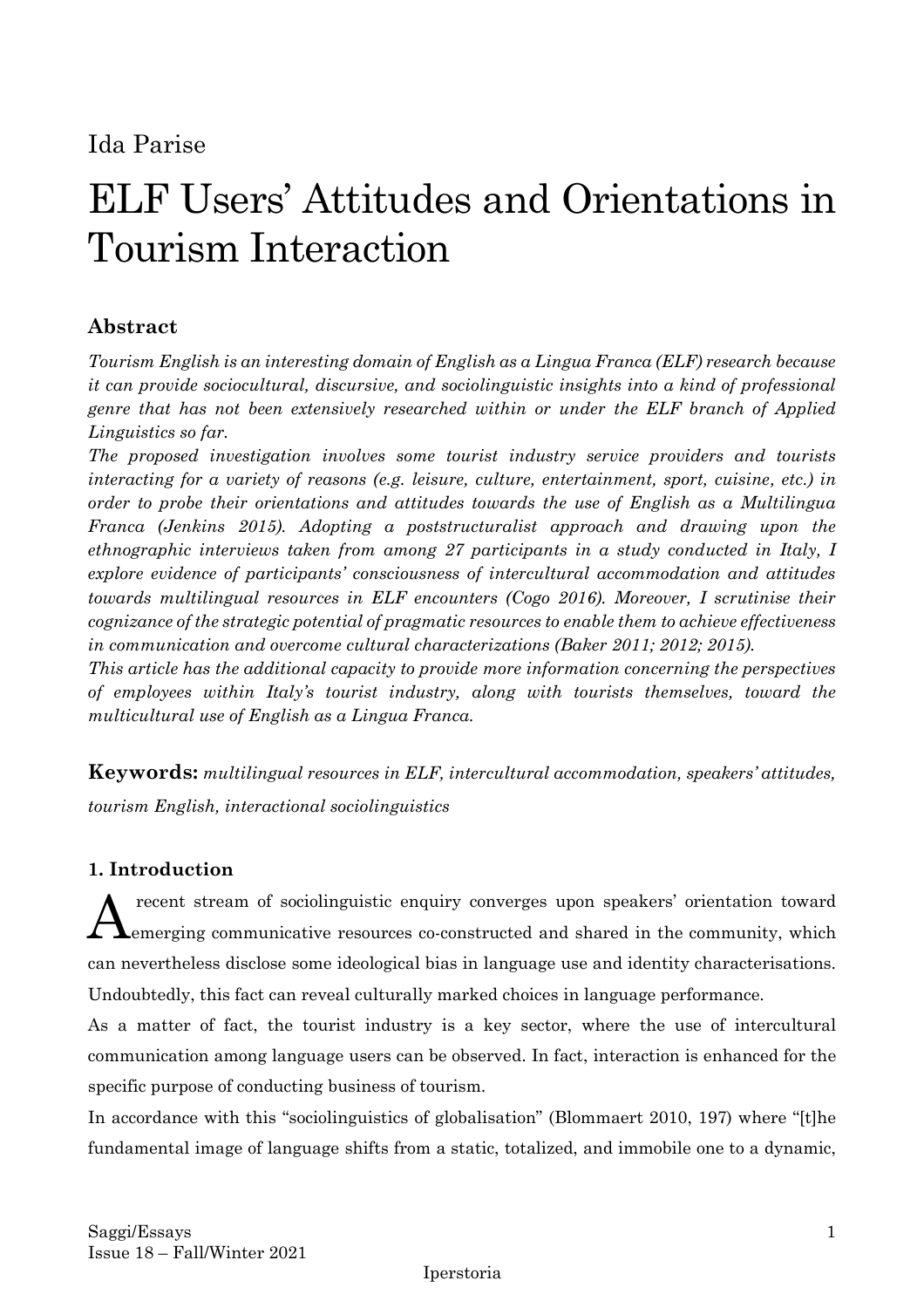fragmented and mobile one." Wilson's (2018) evidence of *in situ* interaction among tourism stakeholders, highlights the clear trend of prioritising the establishment and maintenance of "common ground" (Stalnaker 2002) among users. His small corpus of recorded natural-occurring conversations, MITo (Wilson 2016), offers a snapshot of face-to-face interaction for the specific purpose of international tourism. In this context, as any occurrence of language practice, ELF interaction is a social act, and therefore it carries implications for the personal involvement of participants in their immanent arrangements, correlating physically and psychologically with their entertained preconceptions and reception of societal norms, constructs and meanings. All in all, qualitative data-analysis shows that co-construction of meaning, repetition and reformulation clarify the process of utterance building in transactional conversations. In other words, the strategy of engaging in collaborative work, through different turns on the level of discourse, helps the display of shared background knowledge that allows the establishment of a common ground.

Further support to the notion that communicative practice in tourist ELF is highly contextbound is provided by Jaroensak and Saraceni (2019), who observed the nature of the tourist encounters highlighting their brevity and practical essence. On the whole, speakers' focus was transactional, whereas interactional encounters also occurred. Although findings mainly concentrate on phonological and lexicogrammatical features, the clear trend is finalising communication attaining meaning. Erstwhile, making and negotiating meaning, rather than producing English standard forms in these types of lingua franca situations, have already emerged in other ASEAN ELF (Kirkpatrick 2010a) studies. By the end of the investigation, results endorse this paper premise confining effectiveness of communication to work-related purposes despite users' grass-root level of English.

Remarkably, Guido, Errico and Iaia's study (2017) provides evidence of: (1) how situated practices and contextual values, judgements, and dispositions correlate, (2) how they are performed, (3) how they may show a discernible bias in accordance with spatial/temporal factors and the speaker. Namely, in the context of responsible-tourist market, they record encounters among African migrants, who speak their own nativized outer-circle ELF variations, conversing with tourists playing the role of 'intercultural mediators' speaking expanding-circle ELF variations. The analysis reveals power asymmetries through ELF. Although mediators are nonnative speakers of English, their linguacultural schemata are still deeply pervaded by a dominating dichotomy between the prestigious model of language use, represented by NS-use, and the discriminated NNSs non-standard variation. Consequently, the migrants' native pragmalinguistic and socio-cultural behaviours to their use of ELF is perceived as formally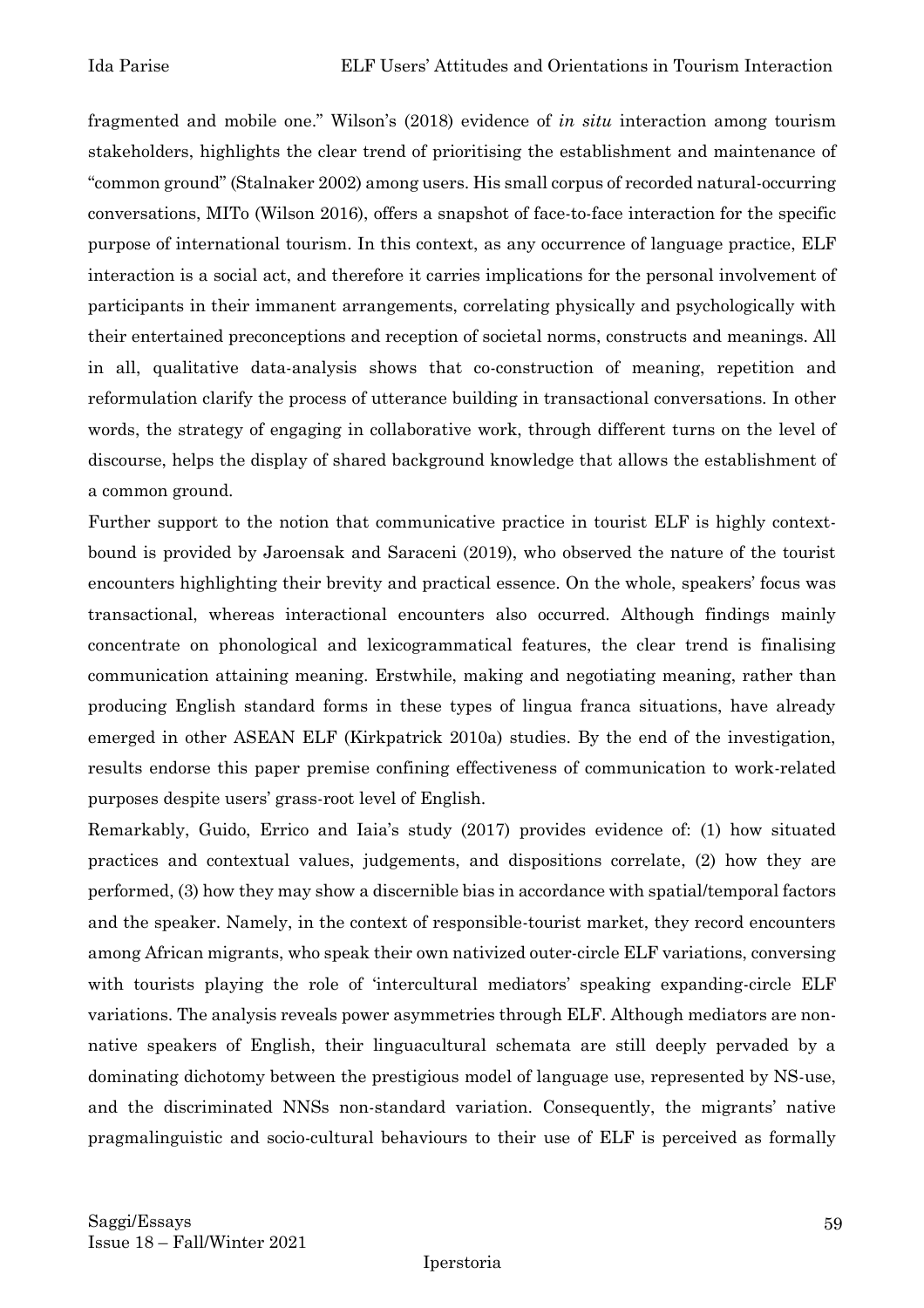'deviant' and pragmatically 'marked' by western users, who reveal a certain linguistic mystification influencing their attitude towards their interlocutors.

In sum, misunderstanding is caused by schematic divergences which result in accommodation failure leading to an unsatisfactory communication. Conversely, tourists should have developed accommodation strategies that endorse social practices to promote a "co-construction of a just and ethical intercultural action" (Guido 2009, 139).

In accordance with this perspective some studies provide an overview of language attitudes and orientations in ELF interaction. For instance, Jenkins states that "people tend to evaluate language varieties in a hierarchical manner" (2007, 70). This causes a direct impact of standard language ideology on attitudes toward speakers' language use (their accent, in particular). It is striking that English speakers are compelled to refer to NS norms denoting any non-standard uses of English as derogatory (Cogo 2012): an attitude that stood out particularly strongly to researchers.

A more sensitive and receptive disposition towards ELF is recorded among multilingual Erasmus communities of practice in numerous settings in Europe. Research (Peckham et al. 2012; Kalocsai 2009) highlighted the use of creativity as a pragmatic strategy to achieve communicative efficiency, rather than any distinctive inclination toward grammaticality and NS ideology among users.

Cogo (2010) investigated young multilingual participants' ELF perceptions in the UK. Her study revealed the manner in which the negotiation and expansion of meaning and its co-construction were core components of their use of English as a lingua franca. Moreover, participants who were continually exposed to situations of linguistic and cultural diversity were shown to entertain sympathy for the ELF paradigm, which reportedly played a significant role in their identity construction. That is to say, participants' use of English was oriented toward the satisfaction of their own communicative purposes and to display creatively their identities.

It is commonly underlined that research in the field seeks to reveal the conscious and unconscious prejudices second-language learners entertain of native English speakers from around the world (McKenzie 2016; Jenkins 2007). From the point of view of sociolinguistics, standard language ideology can crucially influence language policy in contexts in which very different linguacultural backgrounds are involved (Garrett, Coupland and Williams 2003). Especially in domain-specific contexts attuned to the cognitive and communicative processes involved in the production and reception of discourses in ELF, language users still suffer severe assessments of their "'performance' varieties that should look to Britain or North America for their norms" (Jenkins 2007, 33).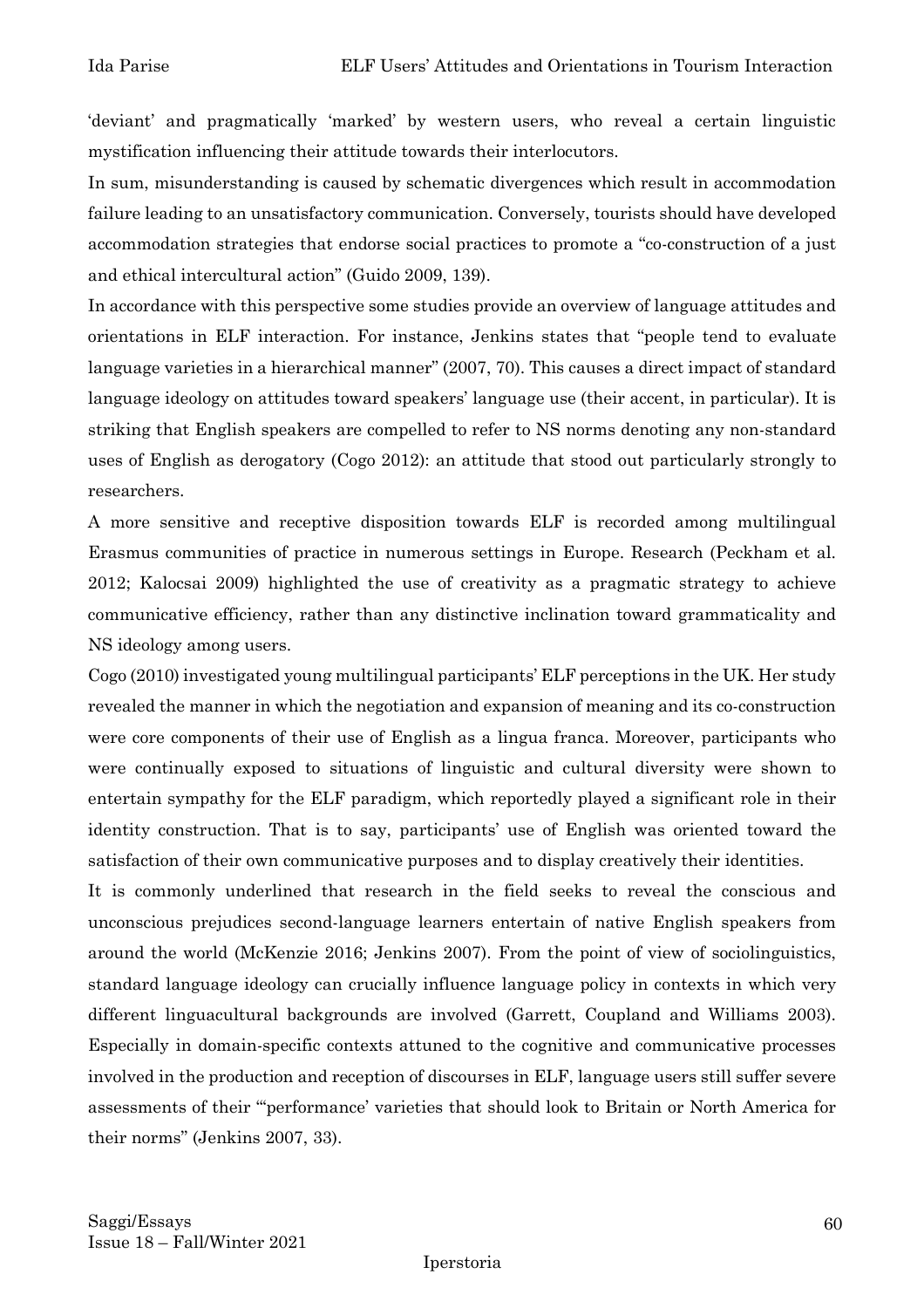As has been demonstrated by empirical studies of intercultural communication through ELF, identity is as relevant an issue in ELF as in any other form of communication. In fact, a growing number of studies in this area have recurrently substantiated ways in which speakers may perform a variety of different identities through ELF. Regardless of a marginal group of scholars who describe ELF as culture and identity neutral, assuming a certain essentialist interpretation of identity correlating it to world nation-state borders, a preponderant number of ELF researchers have a poststructuralist and post-modernist perspective on identity. This point of view has revealed ELF users utilising English to create and index multiple identities (Baker 2015; 2011; 2009). Thus, generating some tensions between participants' L1 cultural-national identities and the pull of 'native speaker ideologies,' and this chiefly in ELF practice, which predominantly associates the use of English with Anglophone nations and cultures (Cogo 2012). On the other hand, recent ELF studies have highlighted how participants construct their identities within the prominent multilingual and multicultural nature of ELF communication as multilingual users. Their reference to culture does not imply any specific ethnic heritage or societal identification, but identity is acknowledged as a more fluid and liminal human condition constructed from different personal and group experiences. At other times, ELF users have adapted and adopted the role of mediators, being 'in-between' cultures and different identities, in situations of intercultural communication.

By analysing interview data (Irvine 2002), it has emerged that the way speakers refer to language or try to describe it—i.e. through metalanguage—provides evidence of normative beliefs, thus clarifying an individual's specific social position on conceptualising language norms. From the point of view of the notion of language regulation, interlocutors can provide a socially situated representation rather than a straightforward description of community norms. In these terms, language is generally evaluated in relation to the context of use or its illocutionary force. This course of action is able to clarify the user's purpose in producing that utterance. Results in ELF studies (Hynninen and Solin 2017; Hynninen 2016; Kalocsai 2014) reveal that speakers evaluate the relevance of language norms in relation to the setting of the interaction and its participants. This kind of research raises the issue of what kind of English could be perceived as socially advantageous and functional for the purpose of influencing, in some ways, the regulatory practices of speakers (see Wang 2013).

Adding this social perspective to both language norms, ELF can provide a better understanding of the concept of normativity in English as a Lingua Franca.

In summary, ELF research needs to give prominence to contextual, relational, and indexical factors arising out of human social sensitivity, language, and behaviour because it investigates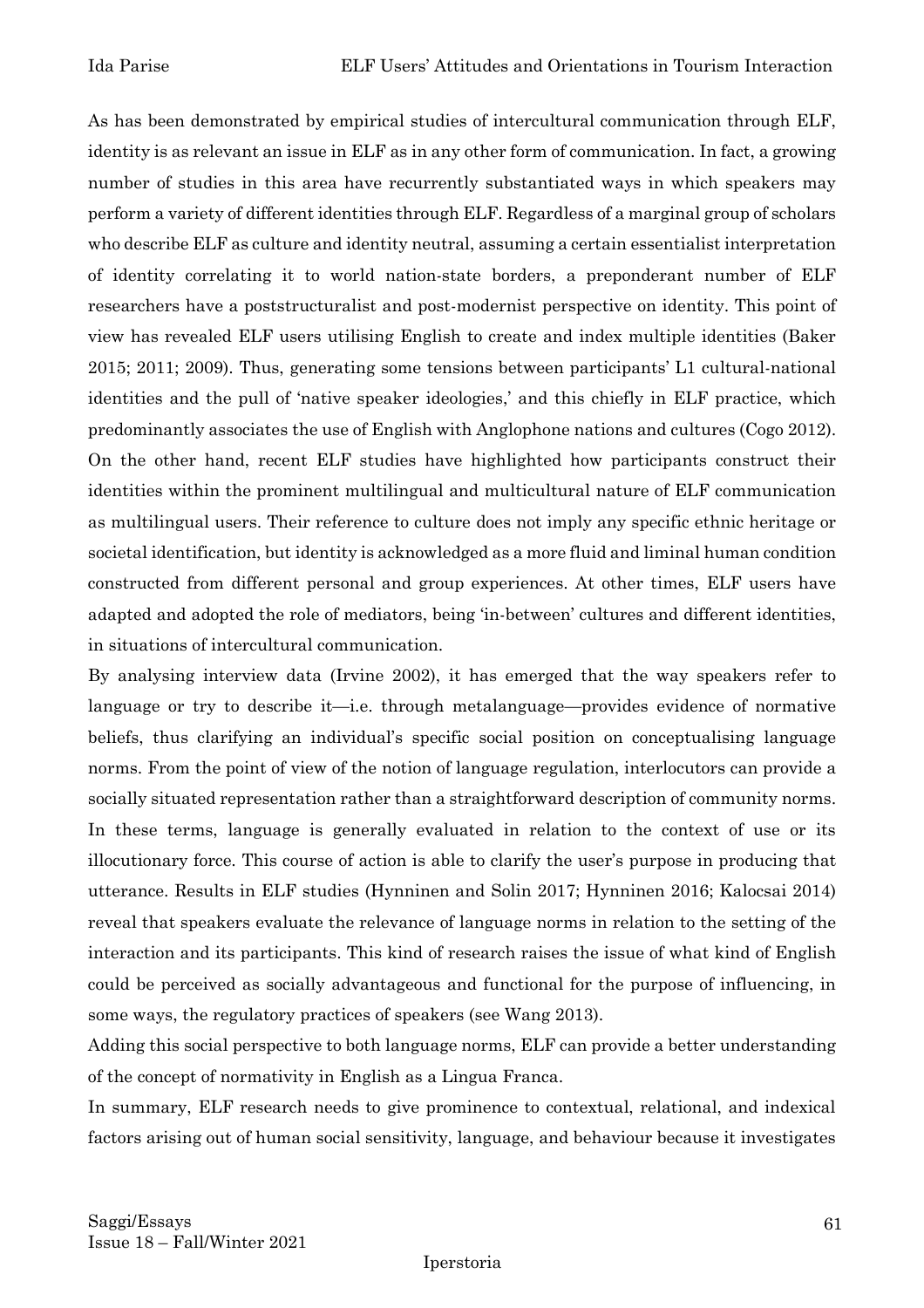those "semiotic links between linguistic forms and social meanings" (Bucholtz and Hall 2010, 21). In fact, through ELF, language users are enabled to express cultural and personal values, even revealing inequality and inequity among people to the international public, thus casting light on their real-life conditions that might facilitate a process of self-revelation and rights acquisition among those who belong to minority groups.

## **2. Methodology**

This paper is concerned with the participation of some tourist industry's stakeholders in a touring experience in the Calabria region of Italy (Fig. 1). The group were interacting for reasons of leisure, culture, entertainment and/or business. As a matter of fact, English played a central role in their interactions, having been selected as the lingua franca for conducting their business in the tourism context. Consequently, they were asked about their attitudes and orientations towards ELF communication in tourism.



**Fig. 1**: Calabria Region in the Italian peninsula

The fieldwork lasted two months, from March to April 2016, including the administration of questionnaire surveys, interviews,<sup>1</sup> participant observation and the recording of naturaloccurring conversation. In total, 15 hours and 25 minutes of recordings were collected that have not been made publicly available yet.

<sup>1</sup> Questionnaire surveys and the semi-structured interviews questions were purposely created by the researcher for the present study and they had never been published before (see Appendixes A and B).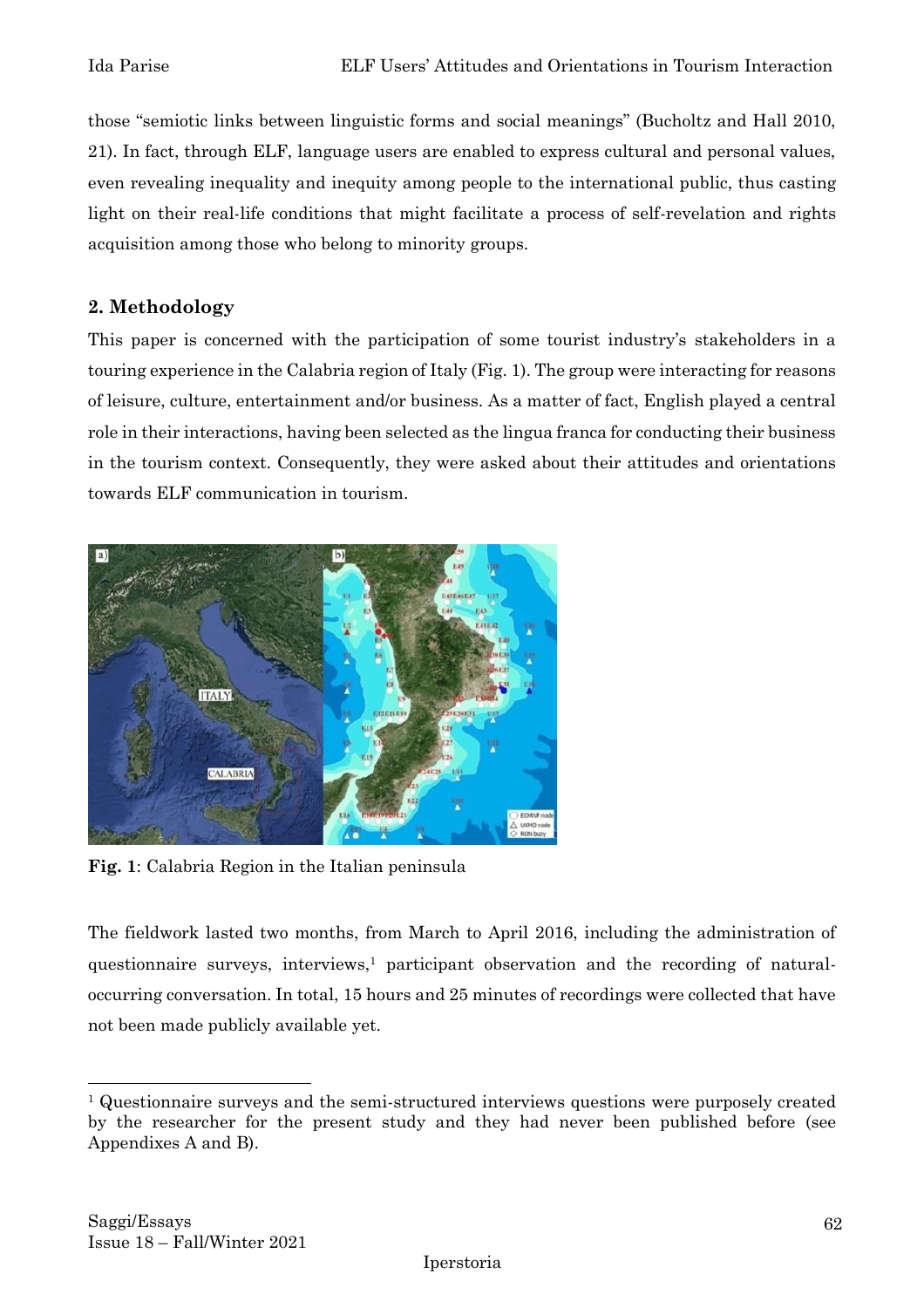These natural-occurring conversations were collected during the "Byzantine tour," which took place on the 2nd of June 2016 and lasted a day long, from 9am to 9pm. It consisted in a tourist itinerary to visit historical and cultural heritage sites in the Calabrian region. The researcher was always present conducting participant observation during the phases of fieldwork in order to catch the interactants' standpoints as well as recording their conversation.

Before the encounter took place, questionnaire surveys (see Appendix A) were administered in person or by email to the 27 people in the tour group, including some specialist tourist staff operators. After the tour, semi-structured interviews were also carried out (see Appendix B). Finally, the participants were informed of the confidentiality of data analysis and data storage and signed an informed consent permission form (Vaughn et al. 1996, 69). In order to assure anonymity of participants, pseudonyms were utilised. The audio recording has been fully transcribed for detailed analysis using VOICE transcription conventions. However, with the aim of capturing and making the complex nature of interaction relevant for the analysis, the Jefferson system of transcription annotation was also used since it can provide additional aspects of how the talk was delivered—e.g. pauses, sound stretches, hesitation markers, and cut-offs—(see Appendix C). My participatory observation facilitated the transcription of the different speaking modes (e.g. phonological variations, etc) and any non-verbal feedback.

Through these data I explore participants' attitudes towards ELF in general and multilingual resources in ELF encounters. Moreover, I investigate participants' awareness of the strategic use of pragmatic resources to clarify tourism employees and visitors' perspective toward the multicultural use of English as a Lingua Franca for tourism.

Detailed explanations concerning the participants and the methodology used in the analysis is presented in the rest of this chapter.

#### *2.1 Population*

This participants' group cannot be categorised as a speech community and it also rejects the boundaries of the model of Community of Practice (CoP). This concept has been used extensively in sociolinguistic research for the last ten years and firstly cited in association with ELF in the first part of the 2000s (Ehrenreich 2010; 2009; Kalocsai2014; 2009; Smit 2010; 2009) and then significantly also adopted in ELF research more recently (Ehrenreich 2018; Cogo 2016a; Vettorel 2014). Since the transitory and dynamic character of the social cluster taken into consideration for the investigation, the notion of Transient International Groups (TIGs) (Pitzl 2018) has been considered pertinent. In fact, whereas some of the present research participants were well acquainted with one another when the data collection was undertaken, they did not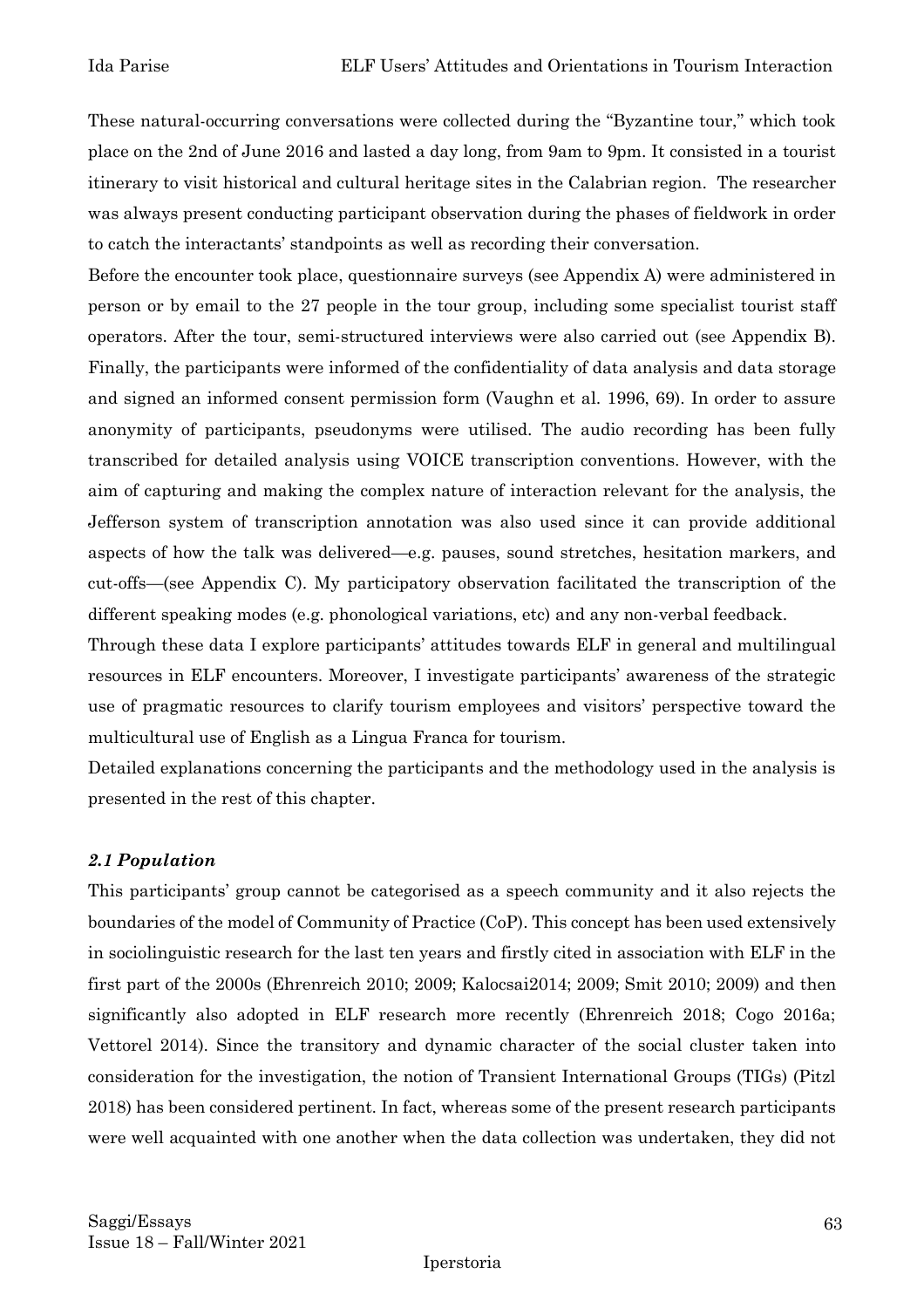isolate during the tour activities, but they mixed with the other trip members. The stability of their previous relationships lost their bias on interaction making them engage in substantial processes of negotiation, linguistic creativity and multilingual practice within each single conversation. These small-scale (social) clusters might have belonged to one (or more) ELF-CoPs in other contexts. However, they can be considered a TIG within the boundaries of this research according to some relevant features. For instance:

- 1. the international origin of its members and their intra-region-cultural differences involving individual multilingual repertoires
- 2. 10 different first languages brought into contact
- 3. a medium-size group, which facilitated interaction in the local context of the meeting
- 4. one full day of its duration
- 5. conversation purposefulness and content-orientation

As in many social ELF constellations, time has been the most crucial demarcating factor defining this ELF group that was so transient and impermanent to stabilise and become a CoP in Wenger's sense (1998). For this reason, the analysis of the interactions and interviews which follow has taken into consideration the frequency of language contact, the effort in engaging in shared practices and the duration of each single conversation among the members of this group of speakers.



**Fig. 2:** Study population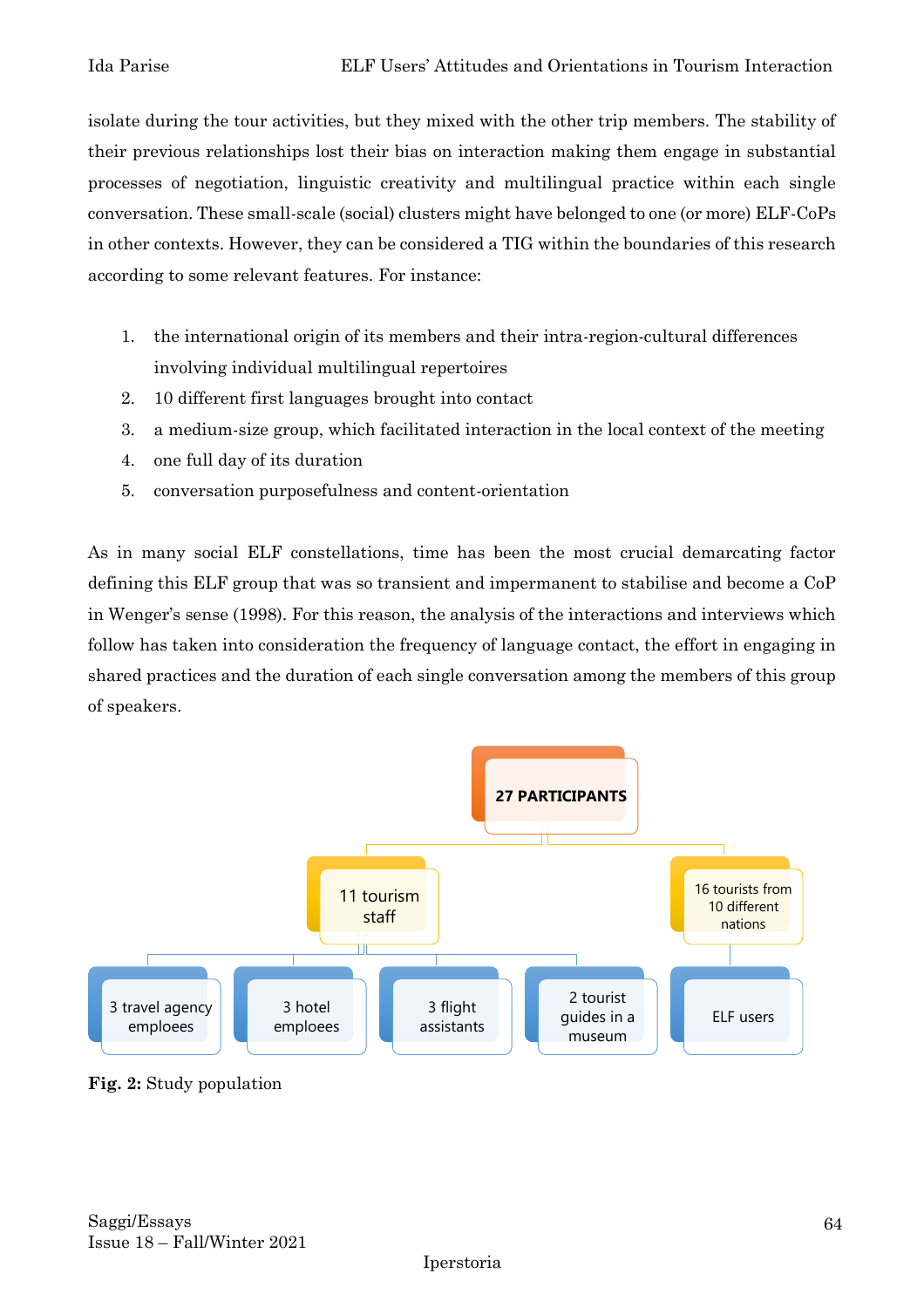This particular transient language contact involves different ELF speakers' entire Individual Multilingual Repertoires (IMRs), overcoming each speaker's lects (Mauranen 2012, 30) and merging into a Multilingual Resource Pool (MRP) explicating reference to languages, countries, places, etc. For the short amount of time of a day-tour, speakers engage prominently in ELF interactional strategies which have led to preferred patterns of speech act realization in this study of tourism communication.

Concerning the limitations of this research, I am conscious that this study participant sample does not represent a given population, and further investigation would be necessary to generalise its results. However, the applicants significantly represent people, activities and organisations involved in the tourist industry. Moreover, their meaningfully answers to this study investigation questions can contribute to the English as a Lingua Franca (ELF) research framework theoretically.

#### *2.2 Method of analysis*

This study adopted a poststructuralist approach relying on Conversation Analysis (CA) tools and techniques combined with emic accounts of communicative and cultural contexts to collect relevant information provided by the participants and the participants/researcher themselves. With this purpose in mind, Ethnography of Speaking has supported CA to detect speakers' attitudes towards ELF in an international tourist communication domain in Southern Italy.

First of all, Ethnography of Speaking has provided this study data analysis with an ethnographic approach which has highlighted the interdependence of language use and the whole social situation trying to understand the meanings and practices of the particular cultural environments in which interaction occurred (Green and Bloome 1997; Hymes 1996).

Moreover, research was done in a naturalistic setting, part of the organised visiting tour, aiming at collecting both factual data and contextual features. In addition, some ethnographic standpoints (Green and Bloome 1997) and directions (Blumer 1969, 148) were respected. For example, the researcher during her participant-observation was able to provide eyewitness accounts of participants' perspectives instead of accepting any pre-constructed etic interpretations. Consequently, analytical categories at the point of data collection were made starting from an internal point of view rather than adopting a general and objective stance.

Taking part in the observed group of international tourists gave me the opportunity to become close to the research participants, both physically and socially. This enabled me to formulate fact-finding enquiries by means of semi-structured interviews in order to support my data collection made up of naturally occurred conversations, whereas not all of the participants gave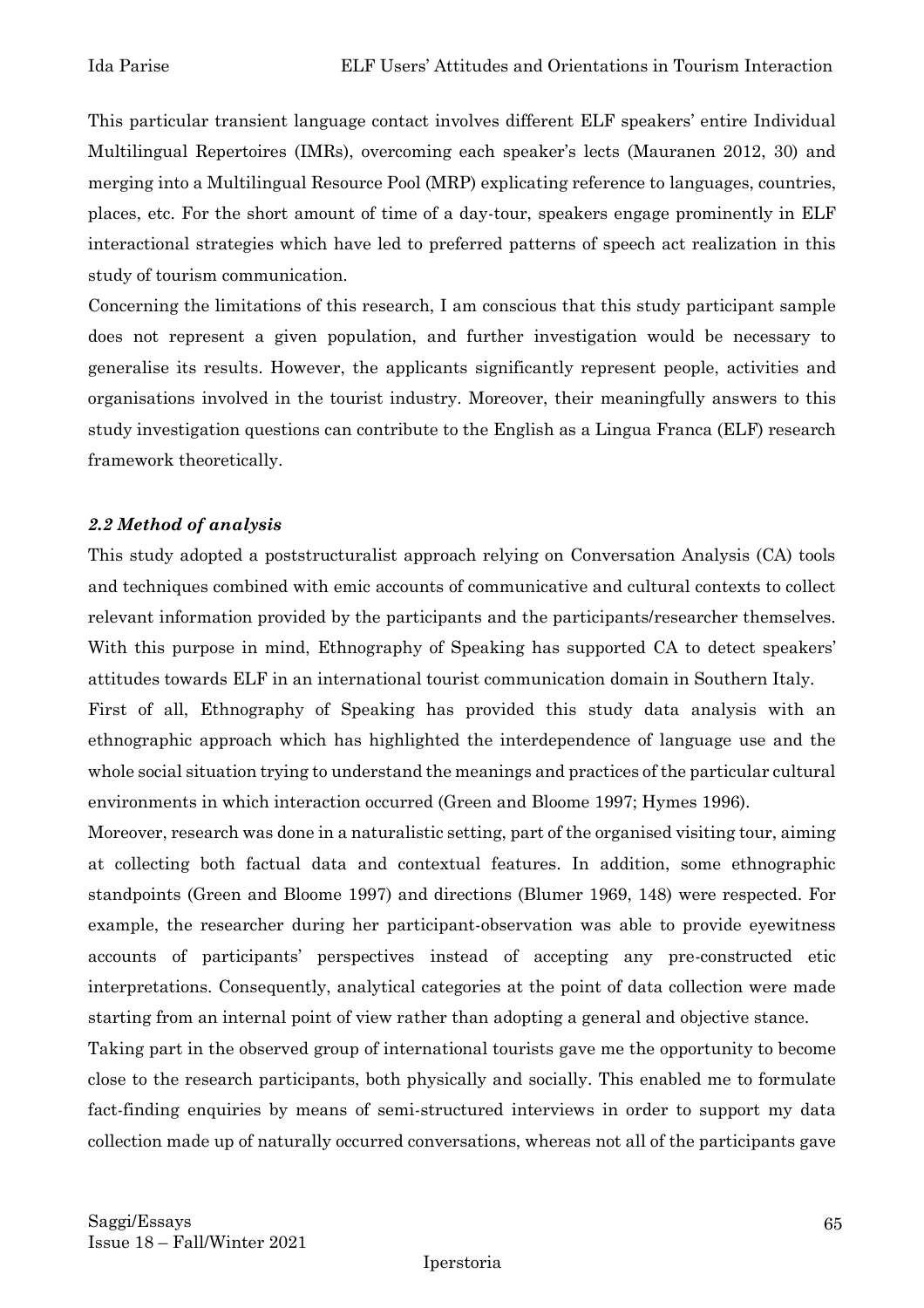permission to be recorded during the interview. By way of example, interviews were made up of a combination of some descriptive questions regarding linguistic behaviour; in addition to some probing, comparative, evaluative and explanatory questions. These were discursive tools designed to catalyse a fuller appreciation for the multiple realities and perspectives at play. It was possible to make participants speak from their own perspectives, and using their own ideas, meanings and frames of reference. They showed understanding of the project's aims and this facilitated the building of rapport with the interviewer.

In order to detail the investigation in concurrence with the ethnography of speaking, I relied on Conversation Analysis (CA) as a 'microanalytical' approach to reveal the unsuspected complexity of our mundane turn-by-turn unfolding of social interaction (Sacks, Schegloff and Jefferson 1978; Schegloff and Sacks 1973). In particular, it provides reference to the wider context in which interaction occurs, the relationship between participants, and the superficial meaning or 'obvious' significance of what they say. Most notably, the highlighting of some inferential frameworks and procedures that are typical of tourist institutional contexts, where people engaged in talk may utilize their familiarity with the institution's aims and thereby derive knowledge of otherwise unusual language forms and functions, was of particular importance here.

As far as this study applies CA's principles, interaction was also analysed to reveal the participants' orientation to research phenomena by the use of sequences organisation and turntaking, repair work and organisational preferences (Seedhouse 2005, 252-253).

Moreover, dialogical moves have been considered in line with speakers' desire to manifest their social stance and action. Consequently, data were analysed from this emic perspective (Pike 1967) highlighting users' specific orientations to language considering participants' endogenous code of norms that determines acceptability standards in contrast with exogenous benchmarks of correctness.

On the whole, this approach has been essential to explain and clarify the extent to which ELF awareness belongs to the selected participants in order to avoid any incongruous evaluation of the object of the examination.

## **3. Data analysis**

In this section I present some data collected to answer this article research question. The first part is dedicated to naturally-occurring conversation extracts micro-analysis; the second one reports on in-depth interviews conducted with this study participants.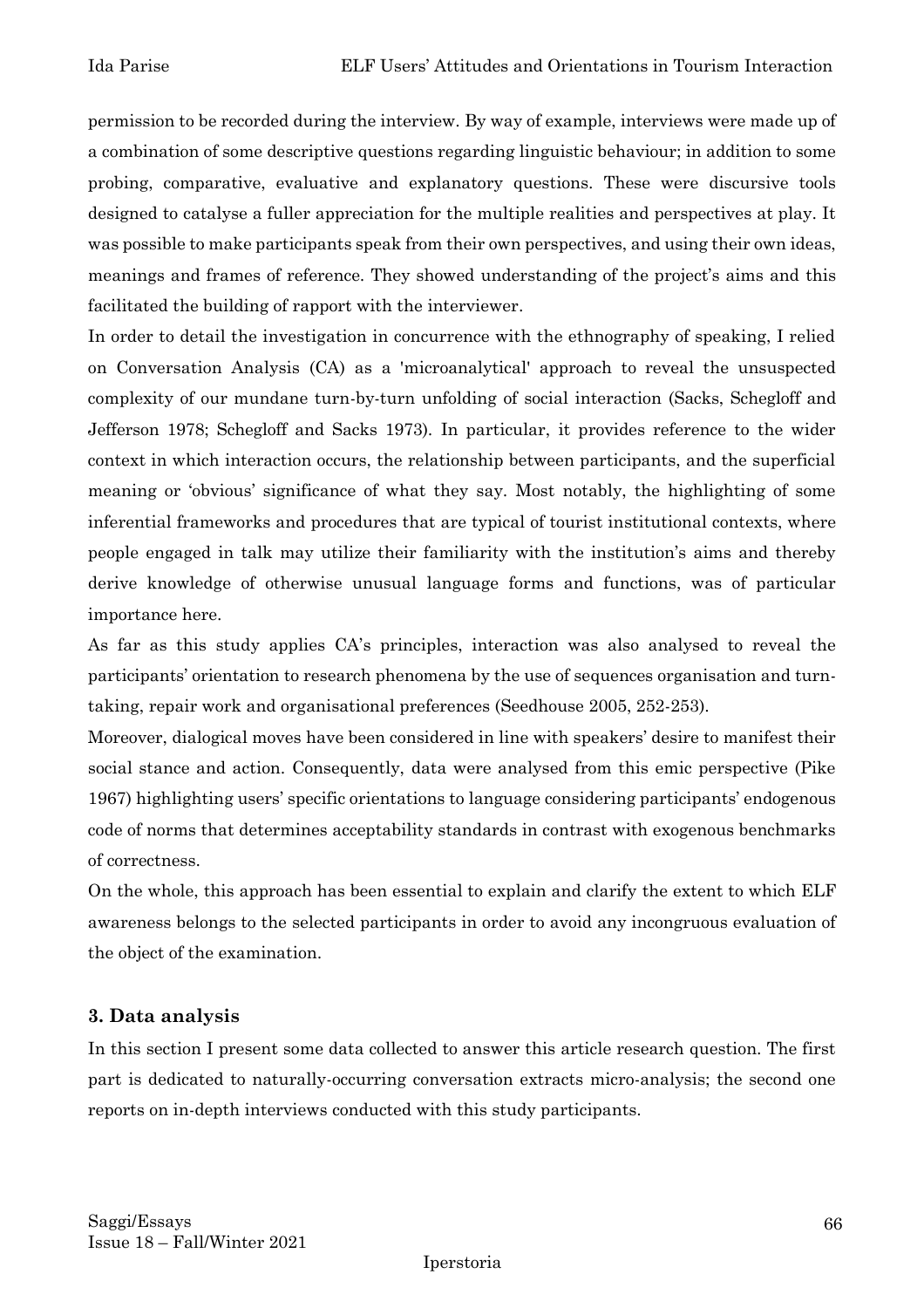As a matter of fact, the participants were divided into two groups: staff operating in the tourist industry in the South of Italy and international tourists. In detail, among tourist staff 10 out of 11 received formal English instruction at school and privately. One of them was bilingual (English and Spanish), one was native (Irish), and another interviewee lived in an international family, where his parents spoke English, Italian, and Russian to their children. In addition, 6 out of 11 had experiences abroad to improve their language competence and professional expertise. All of them were employed in the tourist industry due to their high English language proficiency. According to a self-evaluation grid, the participants in the research assessed their English language skills as ranging from adequate (1 respondent) to more than good (3 respondents), to excellent (7 respondents).

Their interlocutors were likewise divided into two percentiles: 70% of respondents were international tourists, who use English for their communication during their vacations; 30% were native English speakers. In the data collected from this group, a majority of respondents indicated they use of English in their work endeavours extensively, with a majority of respondents (8/11) likewise indicating that they use English in their work environment "always or often". Only one participant in the study reported using English in the workplace "rarely".

#### *3.1 Naturally-occurred conversation data analysis*

What follows is an extract of a conversation between a group of tourists and a professional tourist guide in the Archaeological Park of Sybaris that focuses on an ancient Greek artefact used for food preparation and preservation. 2

From a microsocial perspective, this passage provides evidence of the negotiation of meaning, where ELF users capitalize on linguistic means and pragmatic strategies as shared resources to achieve understanding. This process of negotiation highlights the speakers' evaluations of the strategic use of language whenever they encounter or foresee diverging linguacultural misunderstandings. Negotiation embodies both their intentional decision-making at the microlevel of turn-taking and relational aspects, which imply co-construction.

- (1) *"The fridge" – first part –* (S1: Italian; S2: Argentinian; S3: French; S4: Polish; S5: French
	- 41 S1 start to produce this ceramic called **<L1it> figurina </L1it> figurine** (.) and er is this type of er (.)

<sup>2</sup>Further information about this site can be found at: https://www.sitiarcheologiciditalia.it/en/park-of-sybaris/. Last visited 15/12/2021.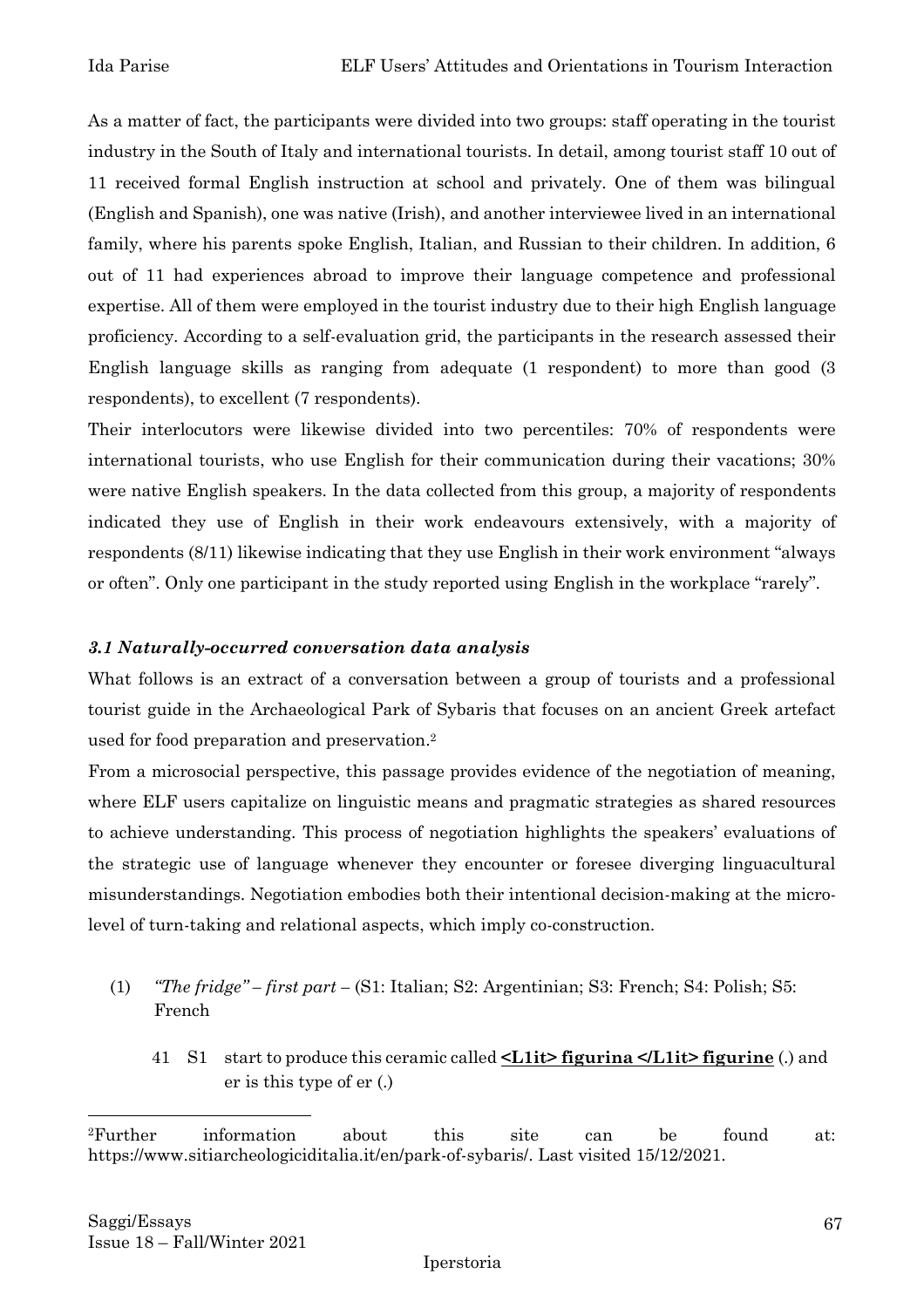#### 42 S1 are **these type of vases with a decoration** and er erm

#### 43 S1 **start t-to use a particular tool er to make er these vases** the er (1)

In the example above, the tourist guide describes an object in the display case and codeswitches key terminology (line 41 and 42) to emphasize references to the pieces' historical context. Foreign words are sided with parallel translation—"<L1it> figurina </L1it> figurine" (line 41) and paraphrasing—"these type of vases with a decoration" (line 42)—when a new piece of information is introduced. This communicative situation has a strong pedagogical force, engrossing the audience in the narration of historical and technical details that would have been lost if the guide had been interrupted. The group appears captivated by this specific terminology which adds to their multi-linguacultural background as souvenirs of their journey. However, in line 43, the tourist guide's use of a hesitant paraphrase, "start t-to use a particular tool er to make er these vases" indicates an attempt to search for a specific word in English. The next part of the extract highlights the tourists' reaction when their guide switches to Italian to introduce the technical term for what she means.

(2) *"The fridge" – second part –* (S1: Italian; S2: Argentinian; S3: French; S4: Polish; S5: French.

| 44 | S1:            | @ <@> <l1it <="" a="" l1it="" tornio="">   the ur- oow (.) I don't know (.hhh)</l1it> |  |
|----|----------------|---------------------------------------------------------------------------------------|--|
|    |                | $\langle$ sighing> (.hhh)                                                             |  |
| 45 |                | $\le$ /sighing> (2) the use of $\le$ L1it> tornio $\le$ /L1it>                        |  |
| 46 | S2:            | Don't worry about that <whispering> </whispering>                                     |  |
| 47 | S1:            | $\omega$ as I don't remember the name $\omega$                                        |  |
| 48 | S2:            | {parallel conversation between S2 and S3 starts} have you understood                  |  |
|    |                | what she said?                                                                        |  |
| 49 |                | $\langle$ whispering $\rangle$ $\langle$ /whispering $\rangle$ (.)                    |  |
| 50 | $\mathbf{S3:}$ | yeah {parallel conversation between S1 and S3 ends $\langle \cos S1 \rangle$ It's ok  |  |
|    |                | $\langle \text{nodes} (1) \rangle \langle \text{to}$                                  |  |
| 51 |                | S1                                                                                    |  |
| 52 | S2:            | $\langle$ to SS $>$ ok $\langle$ nods (1) $>$ $\langle$ to SS $>$                     |  |

The guide's muffled chuckle is not due to any amusing situation (line 44), but instead, shows embarrassment. It is an attempt to fill the time while she searches for the correct word. This type of backchannel (Meierkord 2002, 120-122; Lesznyak 2002, 189) is meant to fill a gap, an instinct to avoid losing face. In addition to enacting a self-defence mechanism (Fuki 2002, 109), her laugh reveals her frustration at the difficulty of reaching a native-speaker standard of English. She is aware of the fact that she cannot stop her speech, and therefore decides to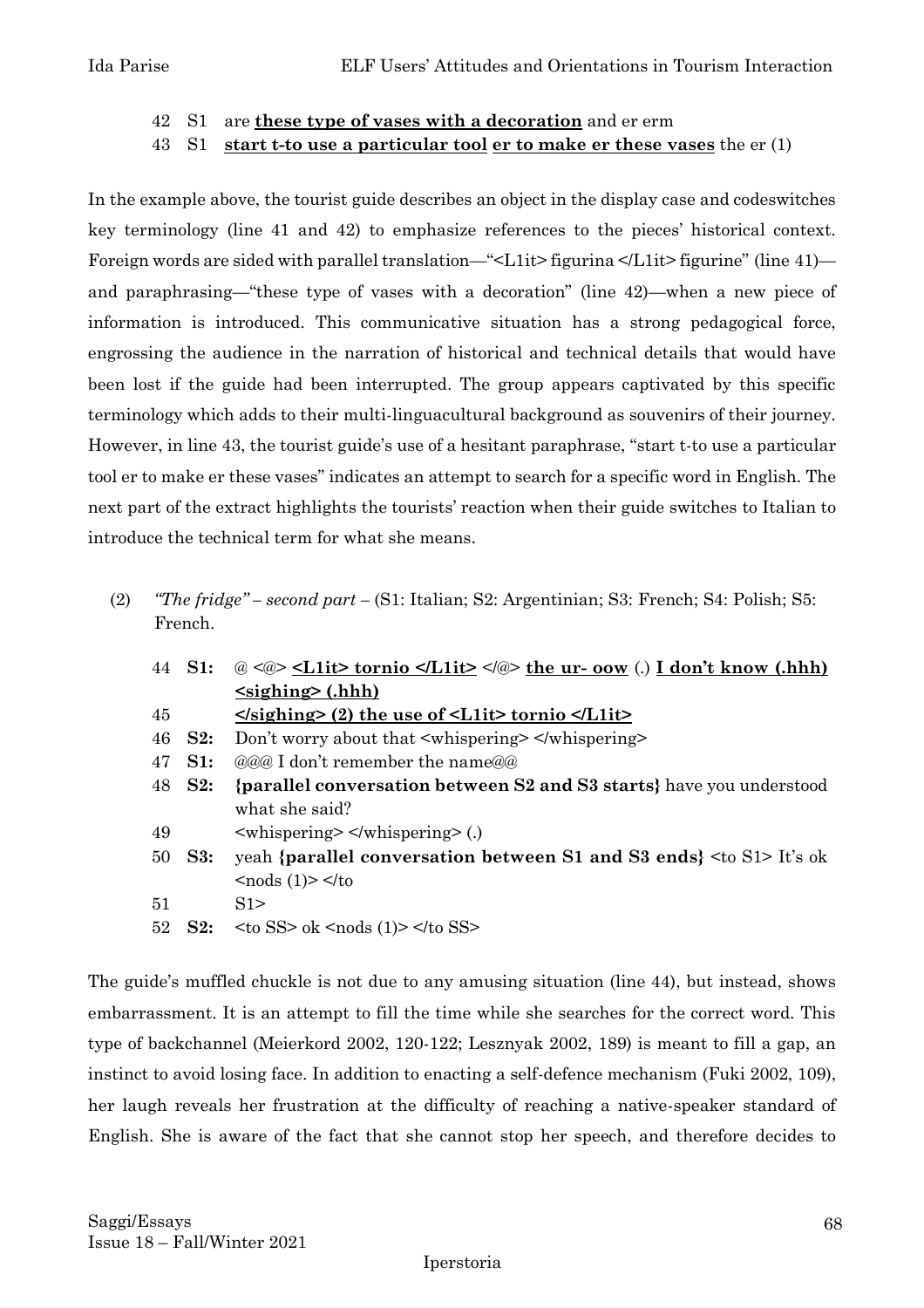pronounce that term in Italian laughingly. Consequently, codeswitching occurs at line 44: "@ <@> <L1it> tornio </L1it> </@>." Moreover, the false start ("the ur-") and the discourse markers ("oow") show her disappointment and disapproval of her performance in front of her listeners. After a short pause, she makes the decision to overtly declare that she does not remember how to translate that concept in English (line  $44$ ): "I don't know (.hhh)  $\leq$ sighing $\geq$ (.hhh) </sighing>." After pausing to check for her audience's understanding, she repeats the term in Italian (line 45). The tourist guide openly embraces the language difficulty and reveals that she is unable to use the exact terminology for the pottery-making process because she does not remember it. One of the international tourists immediately relieves her struggle by whispering (line 46), "Don't worry about that," which reiterates a sense of closeness already revealed in previous exchanges. The tourists do not lose concentration, and even check each other's attention and understanding through streaming parallel conversation to the tourist guide's explanation in order to avoid misunderstanding among themselves (line 48). A strong sense of solidarity emerges from this conversation, which ends with a direct comforting statement by S3, who functions as a spokesperson for the entire tourist group (line 50): "<to S1> It's ok <nods (1) > </to S1 >." The guide accepts this reassurance and responds, "<to SS > ok <nods (1)> </to SS>." All of the speakers involved in this exchange reveal affective participation in the interaction by visibly nodding their heads in assent to show appreciation.

- (3) *"The fridge" – third part –* (S1: Italian; S2: Argentinian; S3: French; S4: Polish; S5: French.
	- 53 S1: From another part of the same archaeological site er come two particular type of vases  $\leq pvc$ 54 colled {called}  $\langle \text{ipa}\rangle$  ko:ld $\langle \text{pvc}\rangle$  er erm  $\langle \text{L3gr}\rangle$  pitoi {pithoi}  $\langle \text{ipa}\rangle$  <sup>-</sup> $\langle \text{pifb}$ **</pvc>** 55 **</L3gr>** (.) it's a Greek term pitoi (3) the pitoi were used to store the food (.) to store food wine 56 and er er you must <pvc> immage {image} <ipa>  $\{$  immage { $\{$ ipa>  $\{$  immage  $\{$  immage  $\}$   $\{$  immage  $\{$  immage  $\{$  immage  $\}$   $\{$  immage  $\{$  immage  $\{$  immage  $\{$  immage  $\}$  immage  $\{$  immage  $\{$  imma vases in the ground 57 (.) **just this part <points to the object>** the upper part is on the ground (1) is like a modern 58 (.) a modern (1) room to store food but in the underground=</2>ok? </2> 59 S4:  $=\frac{2}{50}$  keep it fresh  $\frac{2}{2}$ 60 S1: yes. to keep it fresh 61 S5: like a fridge 62 S1: yes. @@**the oven the fridge** (.) **all like now**@@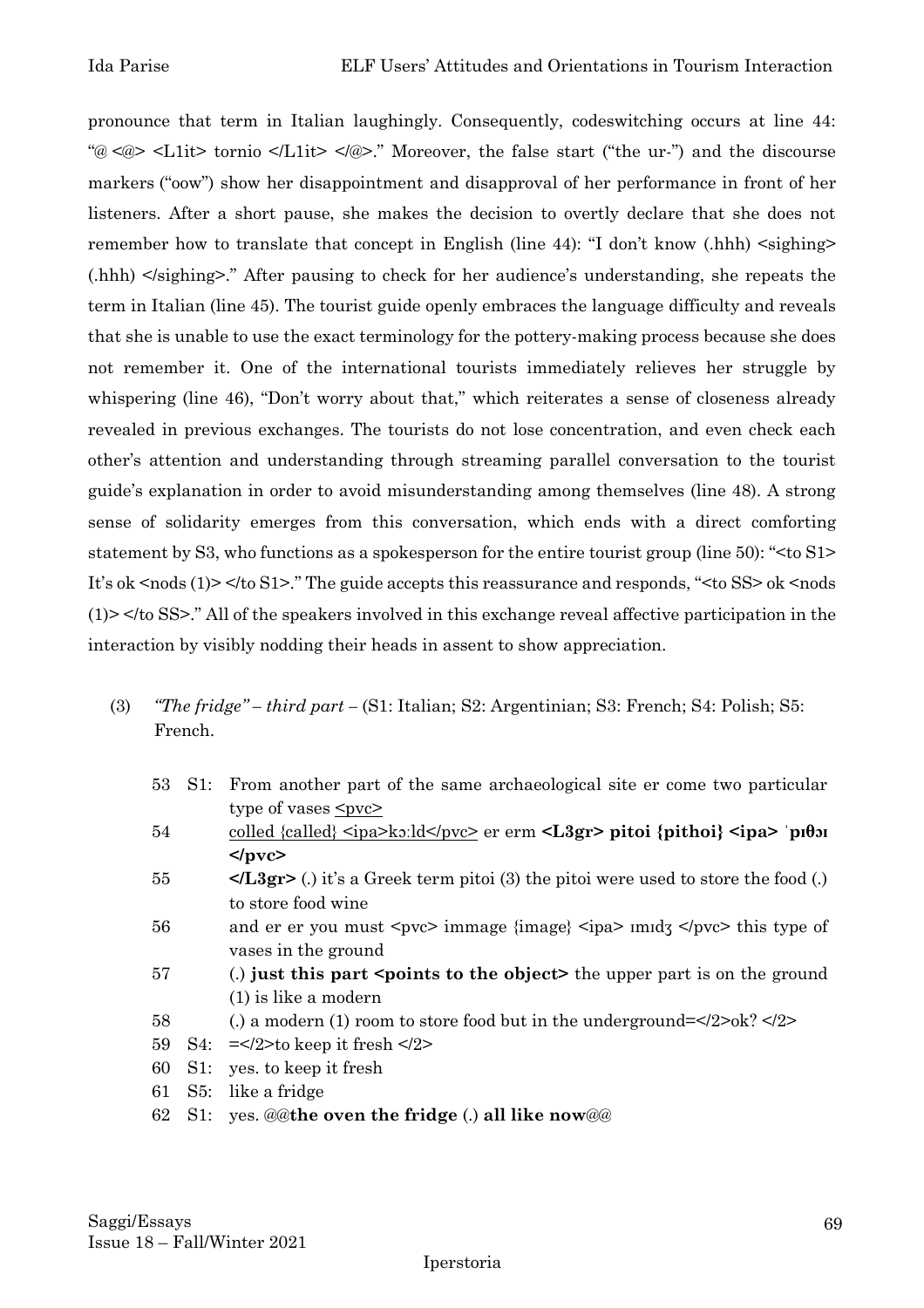The above passage shows that non-conformity to the standard English pronunciation of many of the words in the guide's sentences (e.g., line 54—"colled {called} <ipa>kɔːld</pvc>;" line 56— "<pvc> immage {image} <ipa> ɪmɪdʒ </pvc>") is not under scrutiny by the audience because it is not seen as an impediment to their learning. The guide's explanation at line 56 asks the listeners to picture how people in ancient Greece used this object to store food underground. To help explain, the tourist guide points to the display case where the object sits and visually completes her description (line 57): "just this part <points to the object>." This is effective, and the tourists are able to imagine the use of the original Greek artefact both from the guide's words and from its presence in the museum. To check understanding and prevent any breakdown in communication, the tourist guide ends her remarks with a question (line 57): "  $=<$ /1>ok? </1>."

Notwithstanding her deviation from the exonormative model represented by standard English (SE) norms, the guide is able to cope with the audience's communicative needs. The sociolinguistic evidence of her lingual capability is shown by one of the tourists (S4), who can authenticate his understanding by declaring the function of the ancient object described (line 59): "=</1>to keep it fresh </1>." His interjection does not represent an interference in the guide's flow of words, but, on the contrary, completes it with additional information and shows close participation in the presentation, which has become interactive. The guide does not seem disturbed or offended by the interruption. On the contrary, she finds the remark supportive of the message she is trying to convey and even repeats it (line 60), providing positive feedback and her approval.

The cooperation of the participants continues with a figure of speech drawing on cross-cultural knowledge from the tourists' everyday life. S5's use of the simile (line 61) "like a fridge" provides evidence of the ability of ELF speakers to be creative in their language use for effectiveness. In addition, it supports intelligibility. In the flow of the conversation, the tourists are able to integrate the systemic dimension of the language (the *langue*) with their own creative contribution in relation to the communicative functions they want to fulfil in their context of interaction. In transcending syntax and eliding grammatical categories in sentence construction (subject and verb word class items), the speakers perform a "conversational duetting" (Falk 1979, 25) synchronised not only with the timing of their turns to talk, but also to produce a coherent message (Firth 2009). The interlocutors' joint contribution serves to accomplish a meaningful, intelligible, and friendly interaction that amplifies the words' literal value. This conversation transcends functionality to interpersonal meaning marked by the laughs at the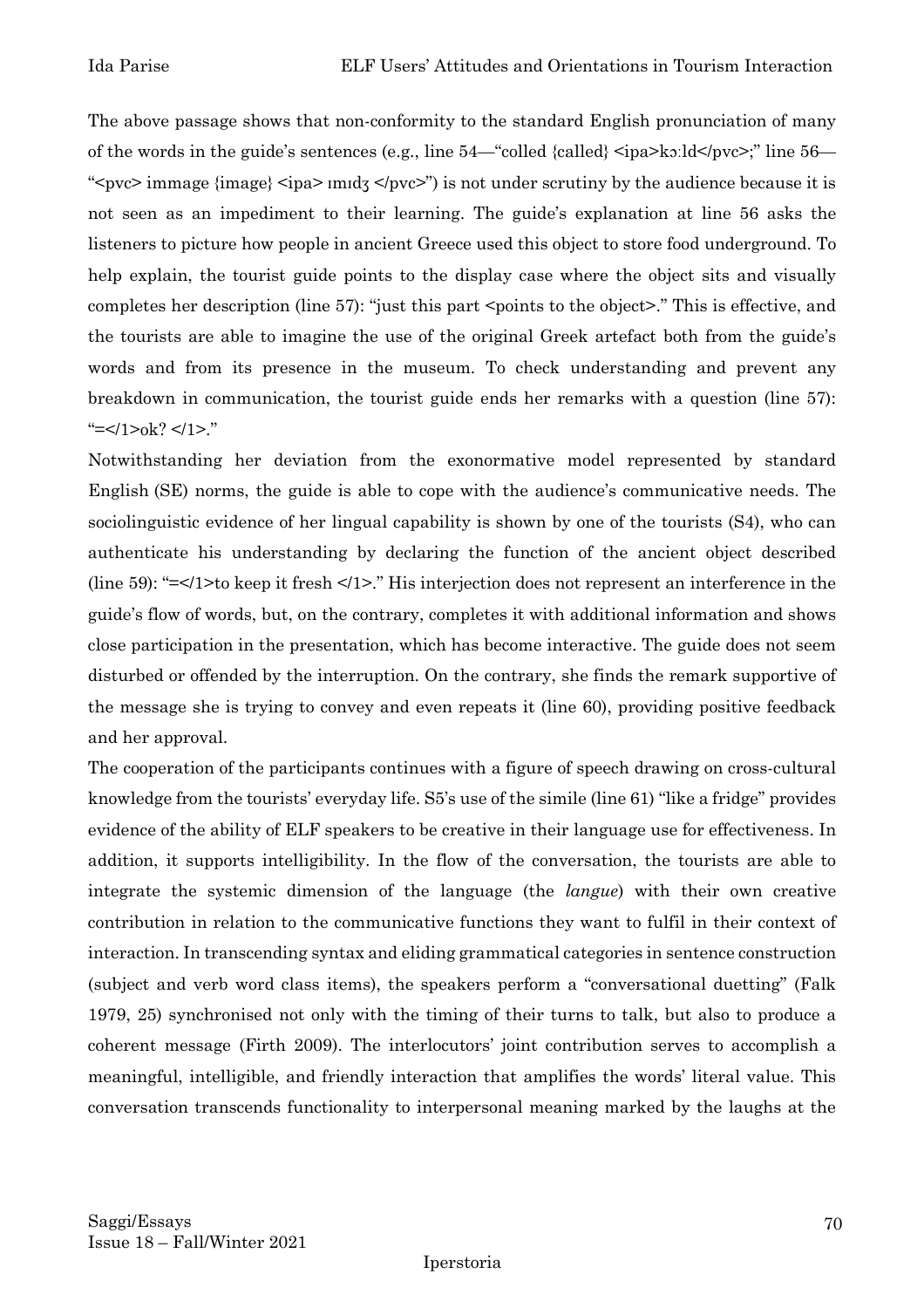end of the conversation as well as the positive feedback and repetition of the phrase by the tourist guide (line 62): "yes. @@the oven the fridge."

The extract presented above shows relevant details of the interpersonal functionality of ELF usage that influence textual organisation. It also reveals how experiences and personal understanding are organised and shared in this particular TIG of speakers, shaped by its communicative contextual factors, cultural schemata, and inherent goals.

On the whole, utterance building, cooperative overlapping, and completion overlap are not problematic, although they contradict the basic turn-taking Conversion analysis (CA) rules (Sacks, Schegloff and Jefferson 1974; Schegloff and Sacks 1973;). They should be considered supportive of cooperative work and interactants' involvement in talk (Cogo 2007).

#### *3.2 Interviews interpretation*

In addition to observational data collected during naturally-occurred conversation, open-ended questionnaire surveys and interviews were recorded and used for the purpose of the analysis. The raw information was tagged for interpretation. In other words, content analysis was applied to verify inferences merged from interaction and identify semantic patterns in words and concepts that could reveal speakers' attitudes towards negotiated forms and meanings in lingua franca communication.

In detail, defined categories were previously appointed (e.g. multilingual, native/non-native use, understanding, correct, successful communication, basic language, misunderstanding, facilitate communication, accommodating, paraphrase, etc.) to clearly define conceptual reference points to code the texts consistently; then, tags were applied manually to texts. This naturalistic and interpretative approach allowed the description of the attitudinal and behavioural responses to international communication of this study participants in the tourist industry. Moreover, it revealed and confirmed patterns in communication content and the psychological and emotional state that emerged among the study group. Finally, triangulation with the pragmatic use of language in consideration of text organisation, taking of turns, implicature and co-construction avoided a reductive and ambiguous perspective on meaning. Moreover, it enhanced the reliability and validity of this study discussion and conclusions prevailing over a subjective interpretation.

The clear trend emerging among the staff community of tourist workers is a sense of solidarity, which often contributes to cementing and strengthening their relationships. This rapport in turn often helps enliven their work-shifts, and workers often share staff lodgings in common.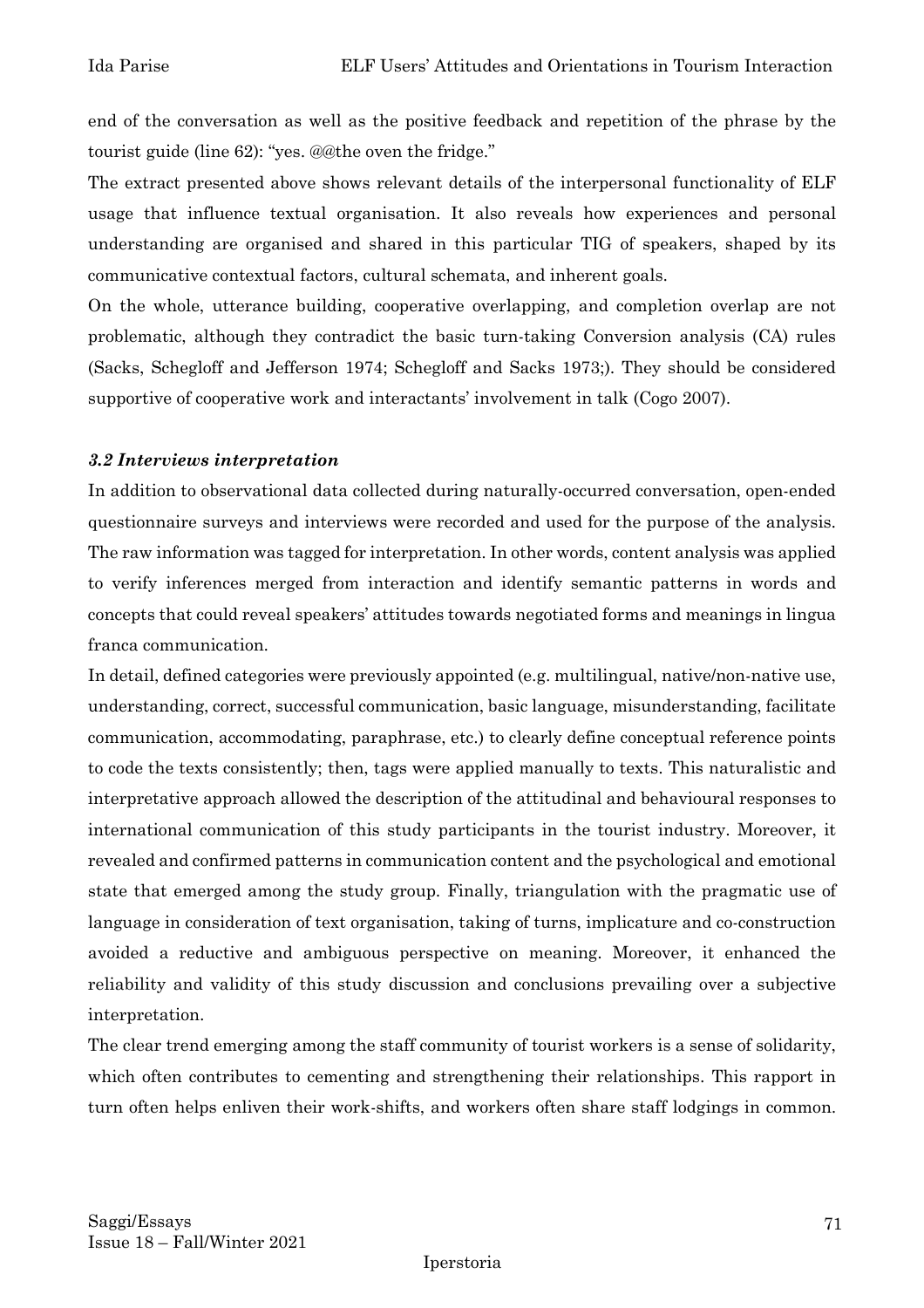Likewise, their professional identity as workers is often enriched by their accumulated deeper knowledge of personal stories and human experiences they have gleaned from their work.

This sense of closeness can also be extended to tourists when they become part of a group whereas it might be of a transient nature lasting only for a short time. For instance, the tourist guide (line 44) openly reveals a shortcoming being hesitant about finding the appropriate terminology—"I don`t know (.hhh) <sighing> (.hhh) </sighing>."—she does not fear judgment when she uses the term in Italian (line 45) because she has been shown solidarity at a time of deficiency: "Don`t worry about that" (line 46). In this case a direct comforting statement by one of the speakers (S3) reports on the successful meaning-making in words and body language see line 50 in previous section: "<to S1> It's ok <nods (1)> </to S1>." On the other hand, the guide reciprocates the affection which has denoted this TIG interaction consenting to silence instead of looking for alternative linguistic forms (line 50—" < to SS > ok <nods (1) > </to SS >)." Undoubtedly, English is the international means that encompasses other semantic resources. However, all the speakers involved in the conversation show an accommodative attitude towards communication that would not have been successful otherwise.

Retaining knowledge of other languages and cultures when speaking English in international contexts was also revealed to be important in our research. Tourists, in particular, address and provide cultural references to facilitate reciprocal understanding among people of different origins and ethnicities. One tourist revealed that,

I can also switch to a different language to make myself understood or because an expression works better in that context. The more I know the quicker I can switch to another language and solve any problems, or in recreational situations, to create a rapport. (Speaker S10)

This speaker realised the strength of multilingual background knowledge that can be common and enhance comprehensibility. He mentions it as one of the most effective pragmatic strategies utilised to achieve understanding and create a psychological drive to bond speaking partners in a fellowship for communication. In fact, code switching can help to clarify the degree of speakers' awareness of the different cultural traditions involved in the tourist experience and among their interlocutors.

You must have personality working in the tourist industry. I make my multicultural heritage emerge. I am aware of the fact that my interlocutors have dissimilar cultural traditions and linguistic attitudes. I respect them. I do not impose my way of speaking on them. (Speaker 10)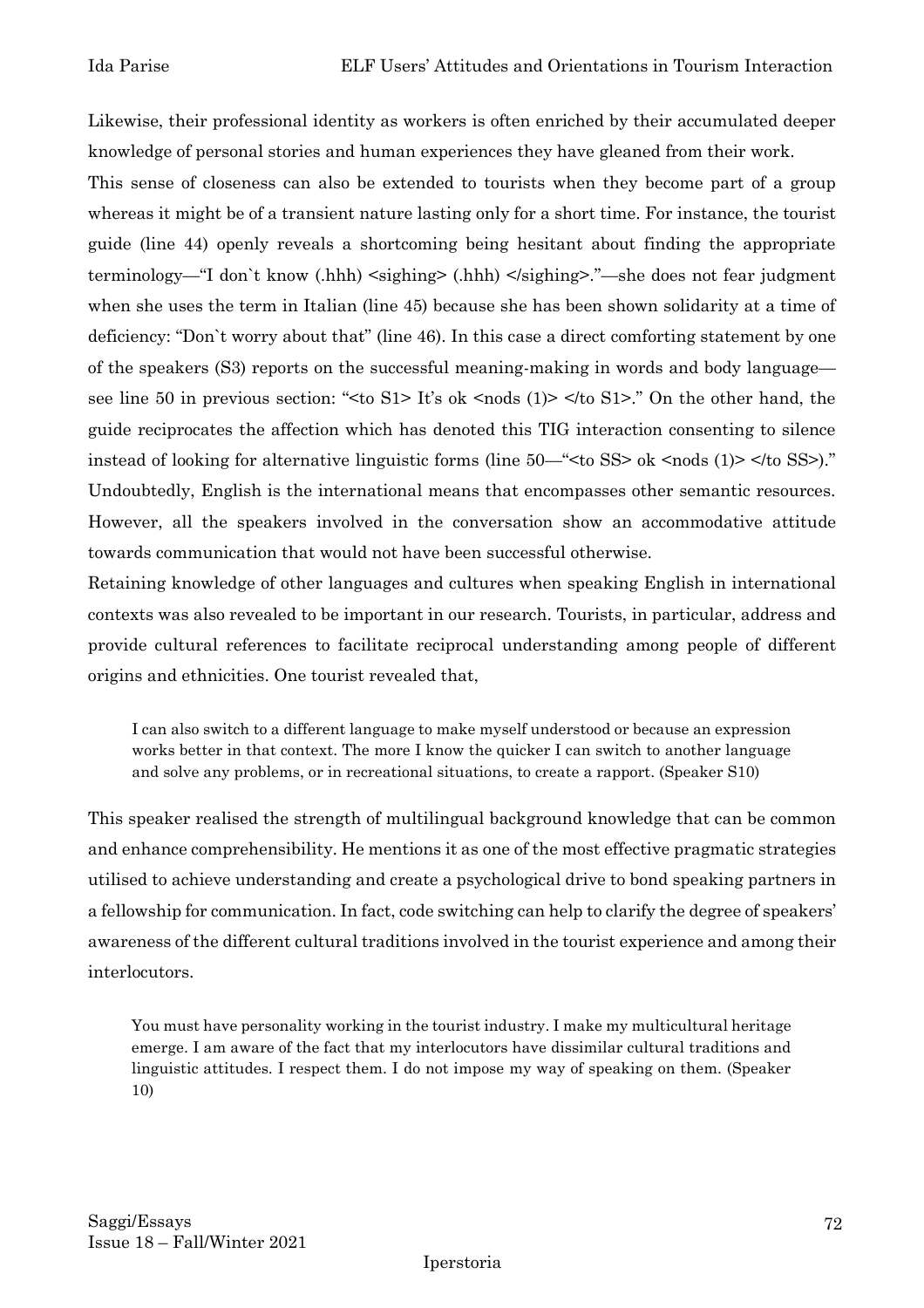However, English is always in the mix (Jenkins 2015) in the background of international socialising. In fact, it works as a vehicle to bridge discourse among people harkening from different cultural backgrounds, as one of the respondents explained: I think the cultural heritage of an individual influences the way language is used. For example, the choice of words can reveal the multicultural identity of the speaker. (Speaker 17)

As a matter of fact, the tourist guide in the analysed extract refers to toponyms in the local language according to a logic which prefers an accurate topographical representation of the physical and historical features of the visited place. This approach depicts a distinct intention and straightforward disposition towards the use of English as a multilingua franca. From where she stands, mixing and meshing linguacultural repertoires can satisfy the tourists' unmistakable desire to experience the local culture through inhabiting the setting, speaking the language, and meeting people from that community.

In addition, one respondent who has a degree in communication, explained in her report that showing an earnest desire to reach reciprocal understanding can be a turning key for success when working with tourists even in contexts in which they are required to eclipse their own high proficiency potentialities in formulating their thoughts in English. She went on to say:

In your words they prefigure service satisfaction and enjoyment. You must come to like talking to them and entertain them. (Speaker 15)

As regards body language, according to a very experienced travel agent, it can reveal speakers' identity. For instance, while attending a language course in Britain, she was criticised for her way of gesturing because a revealing sign of her being Italian and disadvantageous and tantamount to showing non-nativeness. On the other hand, however, her willingness at times to disclose her foreignness proved to be a turning point in her conversations, generating empathy and understanding among the international speakers of English to whom she would open up. Furthermore, this attitude facilitated building rapport and encouraged business success and productivity among staff workers. Adjusting to the clients' way of speaking also connoted an understanding approach to their cultural heritage and situation. A manager of a very exclusive resort explained,

The correct attitude in front of people is to be formal and friendly. Very important guests require formality but friendliness as well. Privacy should always be respected and cultural differences, dietary requirements, religious and gender rules (e.g. Arabian husbands spoke for their wives) should always be taken in high consideration. (Speaker 16)

On the contrary, native speakers are usually unwilling to accommodate to their interlocutors, especially when conversing over the phone. Consequently, they are encouraged to slow their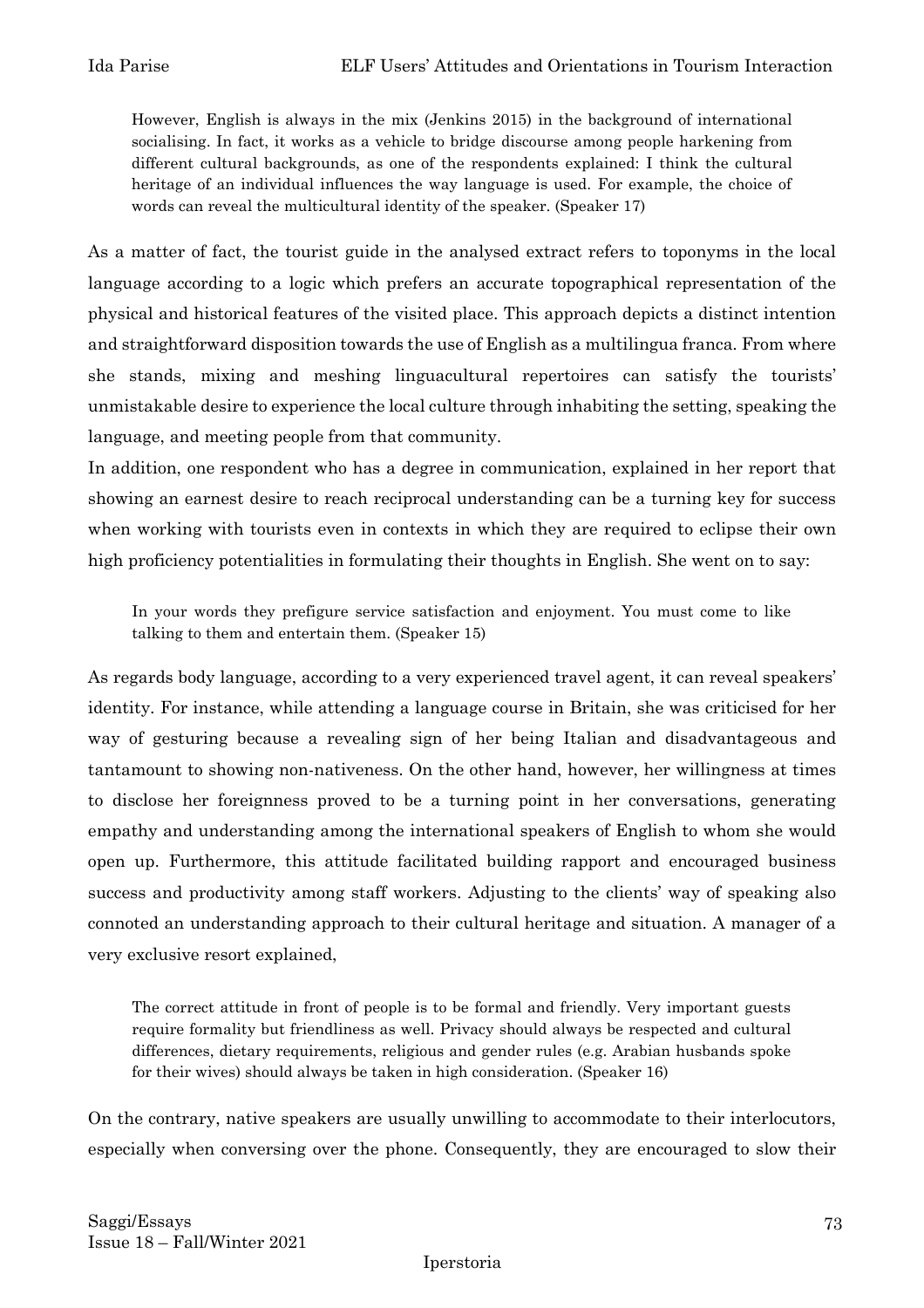speech patterns to deal with their use of idioms and irony connected to their culture. Likewise, the international tourists' accent and pronunciation were not perceived as familiar because they sounded distant from the native models proposed during language learning and training. This kind of attitude emphasises the natives' expectation of finding interlocutors that should respect English language normativity and mannerism. In their opinion, mixing languages contributes to communication fallacy, instead of being considered a resourceful policy in international linguistic behaviour.

Remarkably, direct translation of sentences is avoided by staff members due to being thought of as a time-consuming strategy in tourist-specific, special-language contexts. However, using basic syntax and short sentences is considered effective to finalise conversation among international English users especially in combination with codeswitching and paraphrase. For example, the introduction of key terminology at lines 39, 41 and 42—" $\leq$ L1it> figurina  $\leq$ L1it> figurine; these type of vases with a decoration"—provides relevant background information that is able to captivate the tourists' attention despite instances of some phonetic and lexicogrammatical non-standard uses in the tourist guide's utterance (lines 54-56). What is more, integrating three different pragmatic strategies provides the listeners with the time to grasp key concepts as soon as they are introduced achieving the additional result of learning context-specific lexicon that becomes active part of their multi-linguacultural background.

However, tourist staff are not usually required to learn special tourist-language terminology, during professional curricular courses. Moreover, it changes from country to country, even among English speaking nations all over the world (Canada, USA, UK, etc.). For this reason, participants found compulsory hotel training courses very useful because, one of them says:

They have taught me golden rules how to enhance communication: the tone of voice is very important; never sitting in front of a standing guest, etc. We should change attitude towards every guest, always accommodating them. Share with them their best experience with kindness. (Speaker 13)

For this reason, technicalities are usually avoided in conversation with tourists, whereas making sure to have an e-mail contact to confirm oral agreements, especially if money is concerned. The real trend is pre-empting incomprehension. For instance, at line 54 of the abovementioned extract, the lexeme "<L3gr> pitoi {pithoi} <ipa> 'pιθοι </pvc> </L3gr>," as a simple repetition, is represented three times. It is followed by a cluster of words mediating its direct explanation: "it's a *greek* term." Negotiation of meaning continues over the most part of the guide's turn who perseverates in trying to convey the technological accomplishment of the crafted object. In fact, explicitation strategies succeed one another to make tourists successfully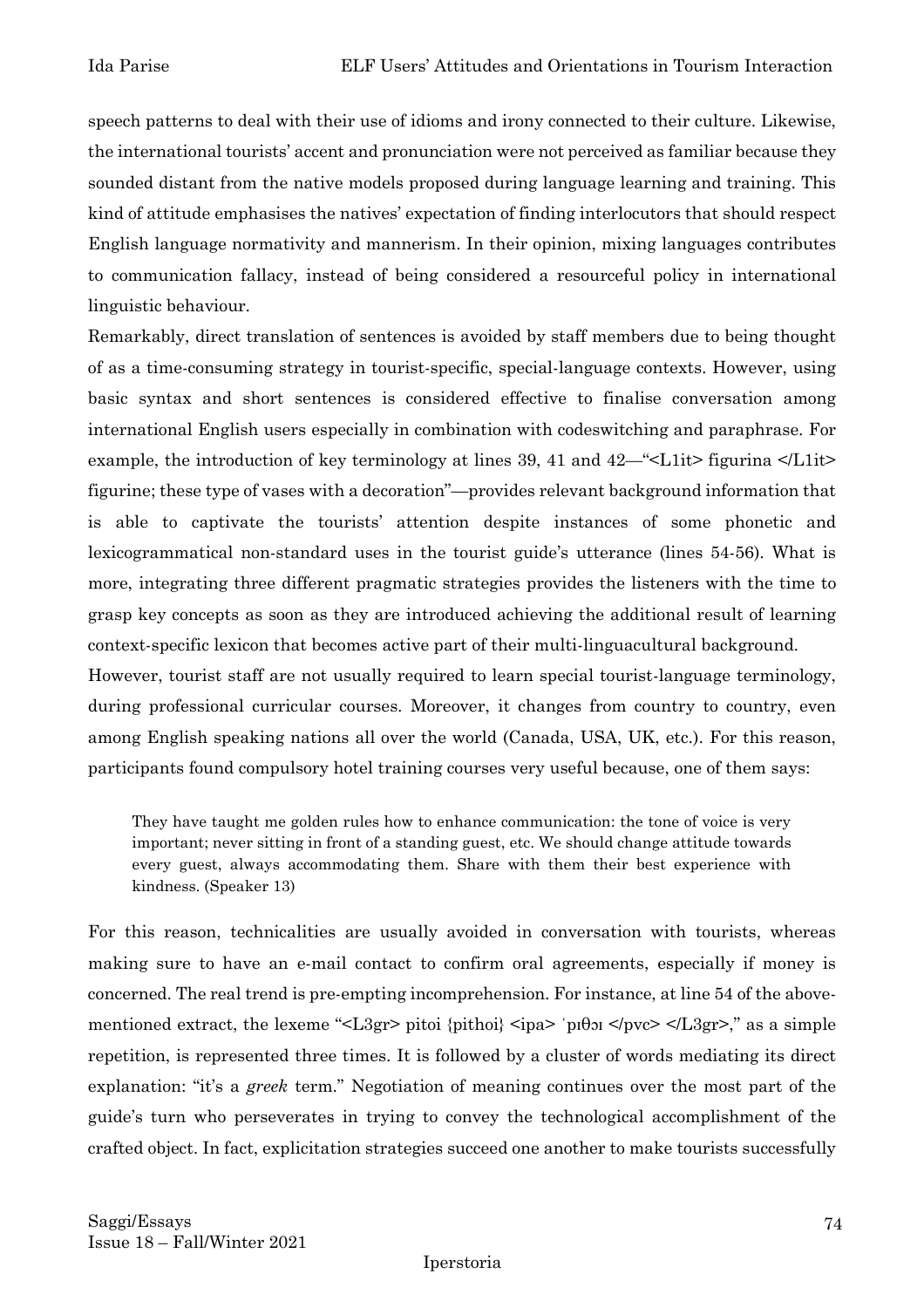familiarise with the archaeological information provided up to make them be involved in portraying it in factual, personal, and contemporary terms (i.e. the type of food it stored—line 55: "to store food wine"—; the place it resided—line 56: "this type of vases in the ground" —; its position—line 57: "the upper part is on the ground"—; a comparison to a modern device used for the same purpose—line 57 and 58: "is like a modern (.) a modern (1) room to store food but in the underground)." Interlocutors participate actively in this process of mediation of meaning overlapping the understanding-check question "=</2>ok? </2>" with a parallel phrase, which complements the archaeological object description—S4: "</2>to keep it fresh </2>." In addition, the utterance is confirmed and shared by the tourist guide who repeats it showing consensusoriented talk.

Conversely, misunderstandings regarding vocabulary are self-repaired recurring to repeating, speaking louder, paraphrasing—using more common words—body-language and deixis to identify specific objects in the space through their positioning.

During the museum visit, reference to the artefacts displayed in the showcase is very frequent because they complement oral explanations. This fact supports the multimodality of ELF communication, where language meshes with contextual visual and relational details to heighten the descriptive power of words. The context invests language and vice versa creating an engrossing experience for speakers who are feasibly deeply involved cognitively and sensibly — "just this part <points to the object>" (line 57). Consequently, this type of engaging experience is undoubtedly memorable and effective.

On the tourists' part, this study population revealed that, in order to achieve effective intercultural communication among native and non-native speakers of English, interlocutors should accommodate one another's needs with kindness and reciprocal understanding when possible. For instance, the analysed extract is concluded by the tourist guide's humorous remark — @@the oven the fridge (.) all like now@@" (line 62). However, this final line is a direct consequence of the previous turns and candidly completes them. The brief and effective tone of the concise expression proceeds and harmonizes with what the tourists and the guide have just said.

The accommodated style—both in terms of tone and content—conveys a sense of congruity and confederation in achieving a common goal.

As soon as interlocutors track their common lexical and cultural pool (Hulmbauer 2009), they draw upon those resources to facilitate their conversation and create a sense of community. Although it is a transient community (Pitzl 2018; 2016), participants report sharing a strong sense of belonging. They respond feeling compelled to accommodate to each other to finalise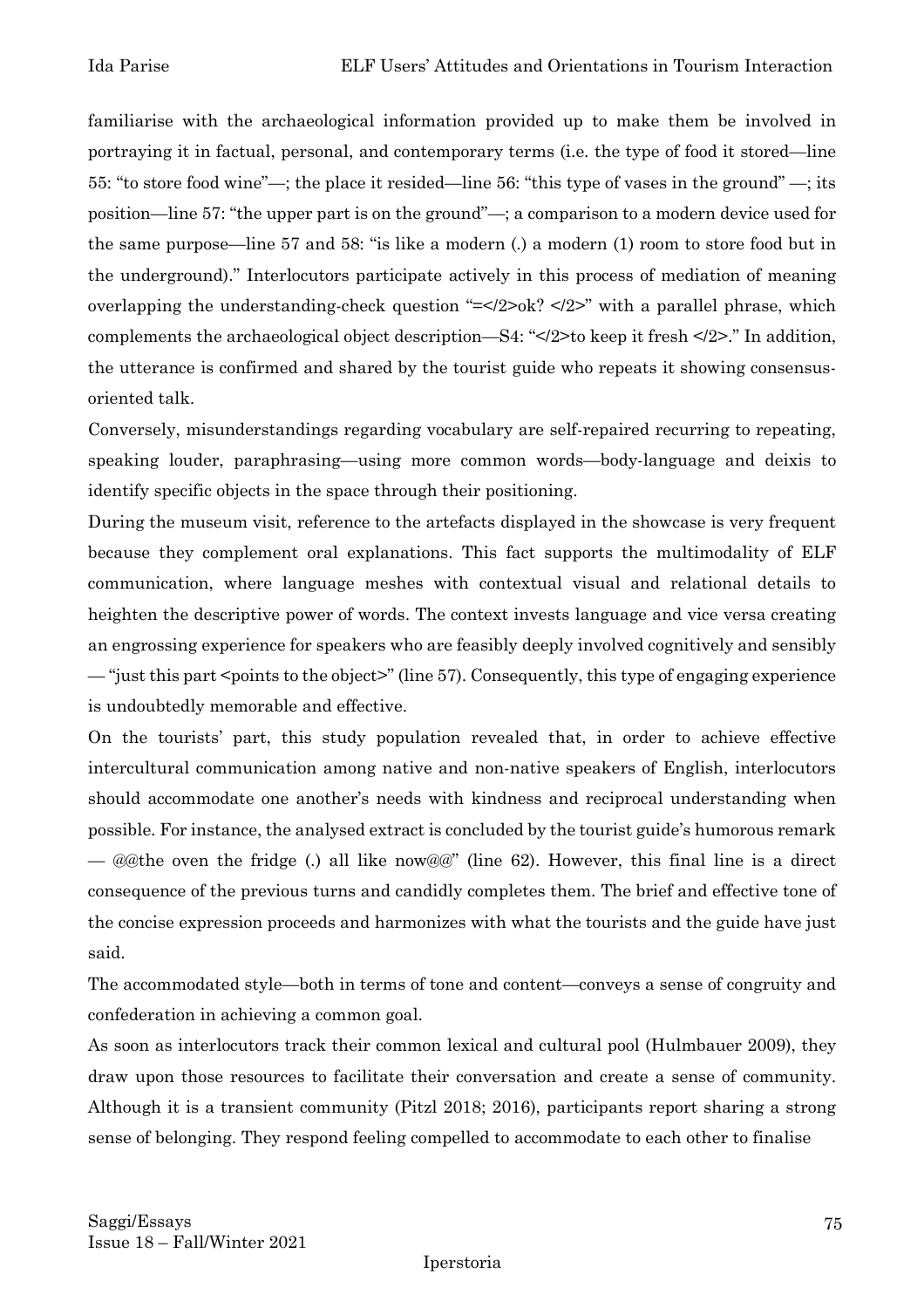their conversation.

One of the tourists concluded his interview referring to the international use of English as a Lingua Franca to face the contradictions of globalisation, saying that it should not only be considered as a feature connected to the superdiverse reality (Vertovec 2010; 2007) of contemporary times, but also as an effective resource to penetrate and understand differences among people coming from disparate countries around the rich and poor world. It should be used to abridge cultural legacies and enhance human patrimonies.





#### **4. Conclusion**

In conclusion, this analysis has revealed some of the subjective perceptions respondents to our study entertain concerning pragmatic strategies that exist to achieve effectiveness in communication and overcome cultural characterisations (Baker 2015; 2012; 2011).

Furthermore, the sample involved in the research has revealed that, to achieve effective intercultural communication, interlocutors should strive to accommodate one another's learning requirements with kindness and reciprocal understanding. English has been shown to be always "in the mix" (Jenkins 2015): in the background of international socialising. Our study's respondents reported that the strength of multilingual knowledge can be common to interlocutors and can likewise enhance comprehensibility. Moreover, each personal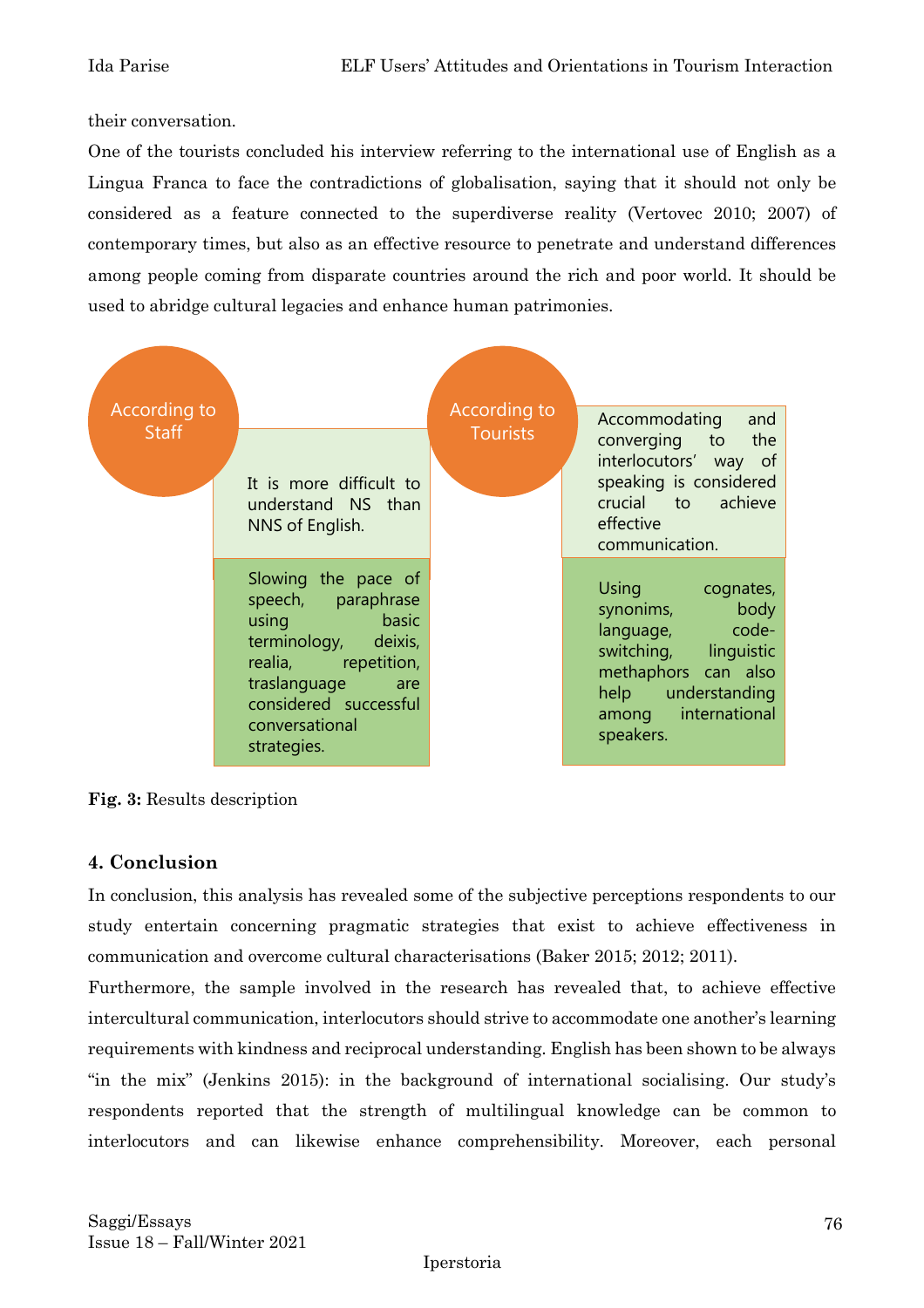linguacultural tradition makes reference to the individual choices of learners and their personal life experiences. For this reason, it is a psychological imperative to bond speaking partners in a fellowship of communication. Although tourists are able to become part of transient communities of speakers (Pitzl 2016), where contact usually lasts the time of a conversation or a few encounters, participants share a strong sense of belonging. They feel compelled to accommodate each other in the effort to finalise and facilitate their conversation.

**Ida Parise** *is a professional interpreter, teacher and PhD applied linguistics researcher at Goldsmiths University of London, UK. Her work centres on the use of English as a lingua franca in international communication; her research currently focuses on ELF for tourism and its implications in pedagogy and language teaching. Her publications concern issues of Applied Linguistics and literary criticism. She owns and manages a private language learning Institution in the south of Italy.*

## **Works cited**

- Baker, Will. "From Cultural Awareness to Intercultural Awareness: Culture in ELT." *ELT Journal* 66.1 (2012): 62-70.
- ---. "Intercultural Awareness: Modelling an Understanding of Cultures in Intercultural Communication through English as a Lingua Franca." *Language and Intercultural Communication* 11.3 (2011): 197-214.
- ---. "Research into Practice: Cultural and Intercultural Awareness." *Language Teaching* 48.1 (2015): 130-141.
- ---. "The Cultures of English as a Lingua Franca." *TESOL Quarterly* 43.4 (2009): 567-592.
- Blommaert, Jan. *The Sociolinguistics of Globalization*. Cambridge: Cambridge University Press, 2010.
- Blumer, Herbert. *Symbolic Interactionism: Perspective and Method*. Englewood Cliffs: Prentice-Hall, Inc., 1969.
- Bucholtz, Mary and Kira Hall. "Locating Identity in Language." *Language and Identities* 18 (2010): 18-28.
- Cogo, Alessia. "'French is French, English is English': Standard Language Ideology in ELF Debates." *Linguistic Diversity in Europe*. Edited by Patrick Studer and Iwar Werlen. Berlin: De Gruyter Mouton, 2012. 233-256.
- ---. *Intercultural Communication in English as a Lingua Franca: A Case Study*. PhD thesis, King's College London, 2007.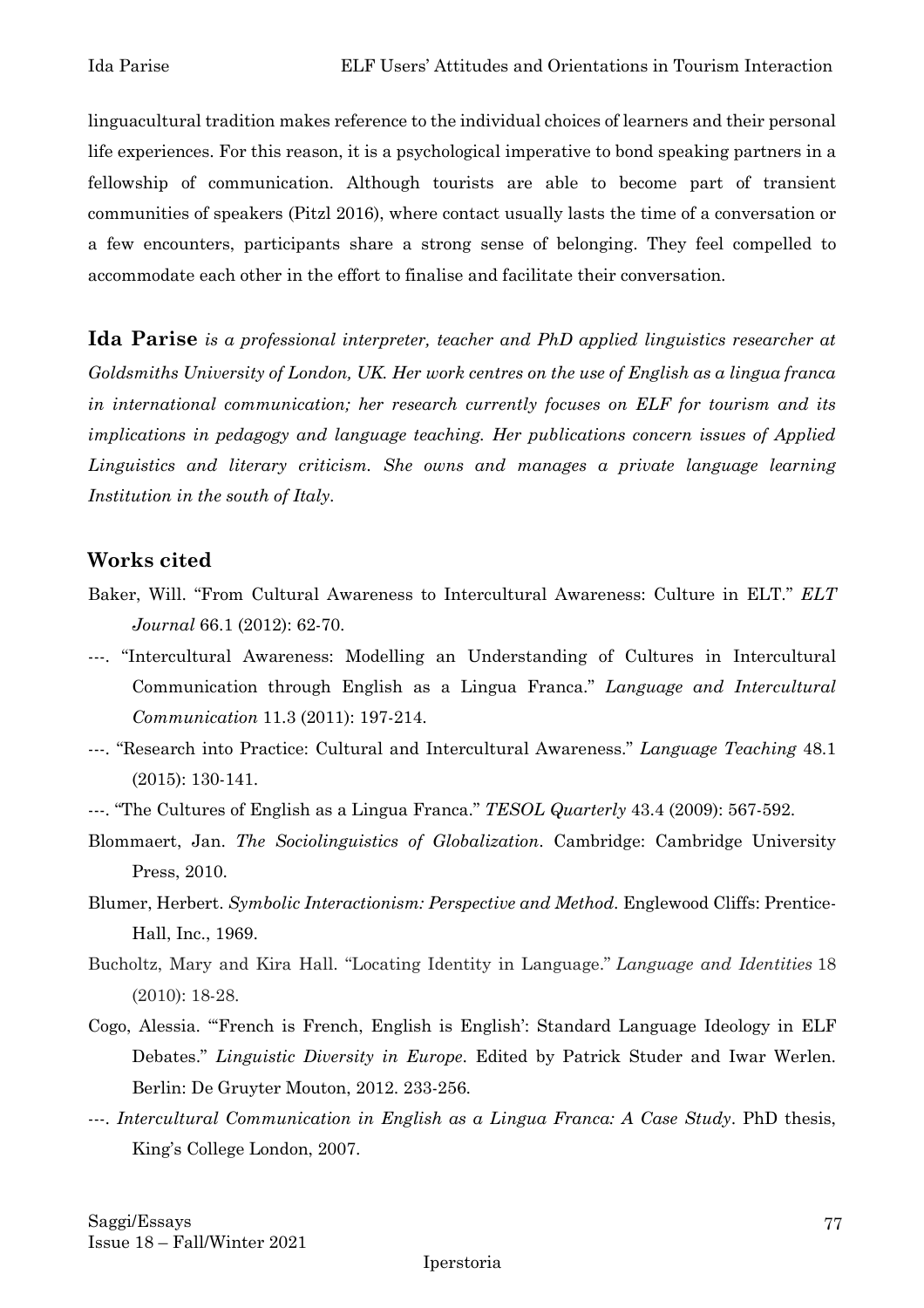- ---. "Strategic Use and Perceptions of English as a Lingua Franca." *Poznań Studies in Contemporary Linguistics* 46.3 (2010): 295-312.
- ---. "'They all Take the Risk and Make the Effort': Intercultural Accommodation and Multilingualism in a BELF Community of Practice." *Intercultural Communication: New Perspectives from ELF.* Edited by Lucilla Lopriore and Enrico Grazzi*.* Roma: Roma Tre Press, 2016. 365-384.
- Ehrenreich, Susanne. "Communities of Practice and English as a Lingua Franca." *Handbook of English as a Lingua Franca.* Edited by Jennifer Jenkins, Will Baker and Martin Dewey. London: Routledge, 2018. 37-50.
- ---. "English as a Business Lingua Franca in a German Multinational Corporation: Meeting the Challenge." *The Journal of Business Communication* 47.4 (2010): 408-31.
- ---. "English as a Lingua Franca in Multinational Corporations–Exploring Business Communities of Practice." *English as a Lingua Franca: Studies and Findings*. Edited by Anna Mauranen and Elina Ranta. Newcastle upon Tyne: Cambridge Scholars Publishing, 2009. 126-151.
- Falk, Jane. *The Conversational Duet*. PhD dissertation, Princeton University, 1979.
- Firth, Alan. "The Lingua Franca Factor." *Intercultural Pragmatics* 6.2 (2009): 147-70.
- Fuki, Nakai. "The Role of Cultural Influences in Japanese Communication: A Literature Review on Social and Situational Factors and Japanese Indirectness." *Intercultural Communication Studies* 14 (2002) 99-122.
- Garrett, Peter, Nikolas Coupland and Angie Williams. *Investigating Language Attitudes: Social Meanings of Dialect, Ethnicity and Performance*. Cardiff: University of Wales Press, 2003.
- Green, Judith L. and David Bloom. "Ethnography and Ethnographers of and in Education: A Situated Perspective." *Handbook for Literacy Educators: Research in the Community and Visual Arts*. Edited by James Floods, Diane Lapp and Shirley Brie Health. New York: Macmillan, 1997. 181-202.
- Guido, Maria Grazia. "Cross-cultural Pragmatic Markedness: Migration of Discoursal Forms in Professional Encounters on Immigration Issues." *Forms of Migration. Migration of Forms. Language Studies*. Edited by Domenico Torretta, Marina Dossena and Annamaria Sportelli. Bari: Progedit, 2009. 127-141.
- Guido, Maria Grazia, Lucia Errico and Pietro Luigi Iaia. "A Multimodal Ethnopoetic Analysis of Sea Voyages in Migrants' ELF Reports and in Ancient Narratives Translated into ELF: Experiential-linguistic Strategies in Responsible Tourism." *English in Italy: Linguistic, Educational and Professional Challenges*. Edited by Cecilia Boggio and Alessandra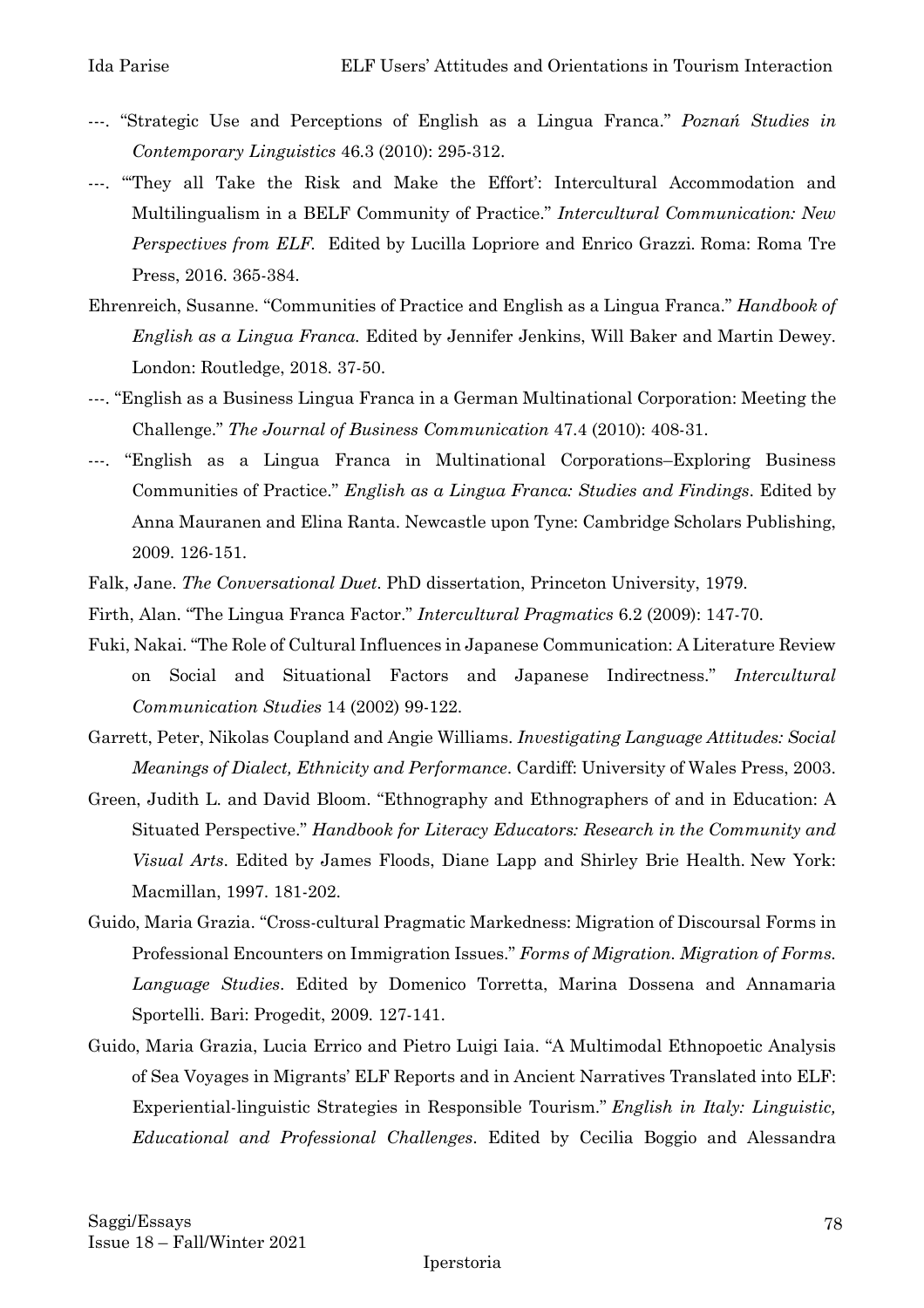Molino. Milano: FrancoAngeli, 2017. 203-222.

- Hymes, Dell. *Ethnography, Linguistics, Narrative Inequality: Toward an Understanding of Voice.* London: Taylor & Francis, 1996.
- Hynninen, Niina. *Language Regulation in English as a Lingua Franca: Focus on Academic Spoken Discourse*. Berlin: De Gruyter Mouton, 2016.
- Hynninne, Niina and Anna Solin. "Language Norms in ELF." *The Routledge Handbook of English as a Lingua Franca.* Edited by Jennifer Jenkins, Will Baker and Martin Dewey. Abington: Routledge, 2017. 267-278.
- Irvine, Annie. "Duration, Dominance and Depth in Telephone and Face-to-face Interviews: A Comparative Exploration". *International Journal of Qualitative Methods* 10.3 (2011): 202- 220.
- Jaroensak, Tiraporn and Mario Saraceni. "ELF in Thailand: Variants and Coinage in Spoken ELF in Tourism Encounters." *REFLections* 26.1 (2019): 115-133.
- Jenkins, Jennifer. *English as a Lingua Franca: Attitudes and Identity*. Oxford: Oxford University Press, 2007.
- ---. "Repositioning English and Multilingualism in English as a Lingua Franca." *Englishes in Practice* 2.3 (2015): 49-85.
- Kalocsai, Karolina. *Communities of Practice and English as a Lingua Franca. A Study of Students in a Central European Context*. Berlin: De Gruyter Mouton, 2014.
- ---. "Erasmus Exchange Students: A Behind-the-scene View into an ELF Community of Practise." *Apples – Journal of Applied Language Studies* 3.1 (2009): 25-49.
- Kirkpatrick, Andy. *English as a Lingua Franca in ASEAN: A Multilingual Model*. Hong Kong: Hong Kong University Press, 2010.
- Lesznyak, Agnes. "From Chaos to the Smallest Common Denominator: Topic Management in English Lingua Franca Communication." *Lingua Franca Communication.* Edited by Karlfried Knapp and Christiane Maierkord. Frankfurt am Main: Peter Lang, 2004. 163- 193.
- Mauranen, Anna. *Exploring ELF: Academic English Shaped by Non-native Speakers*. Cambridge: Cambridge University Press, 2012.
- McKenzie, J. Lachlan. "Dynamicity and dialogue: Perspectives from Functional Discourse Grammar." *English text Construction* 9.1 (2016): 56-76.
- Meierkord, Christiane. "'Language Stripped Bare' or 'Linguistic Masala'? Culture in Lingua Franca Conversation." *Lingua Franca Communication.* Edited by Karlfried Knapp and Christiane Maierkord. Frankfurt am Main: Peter Lang, 2004. 109-133.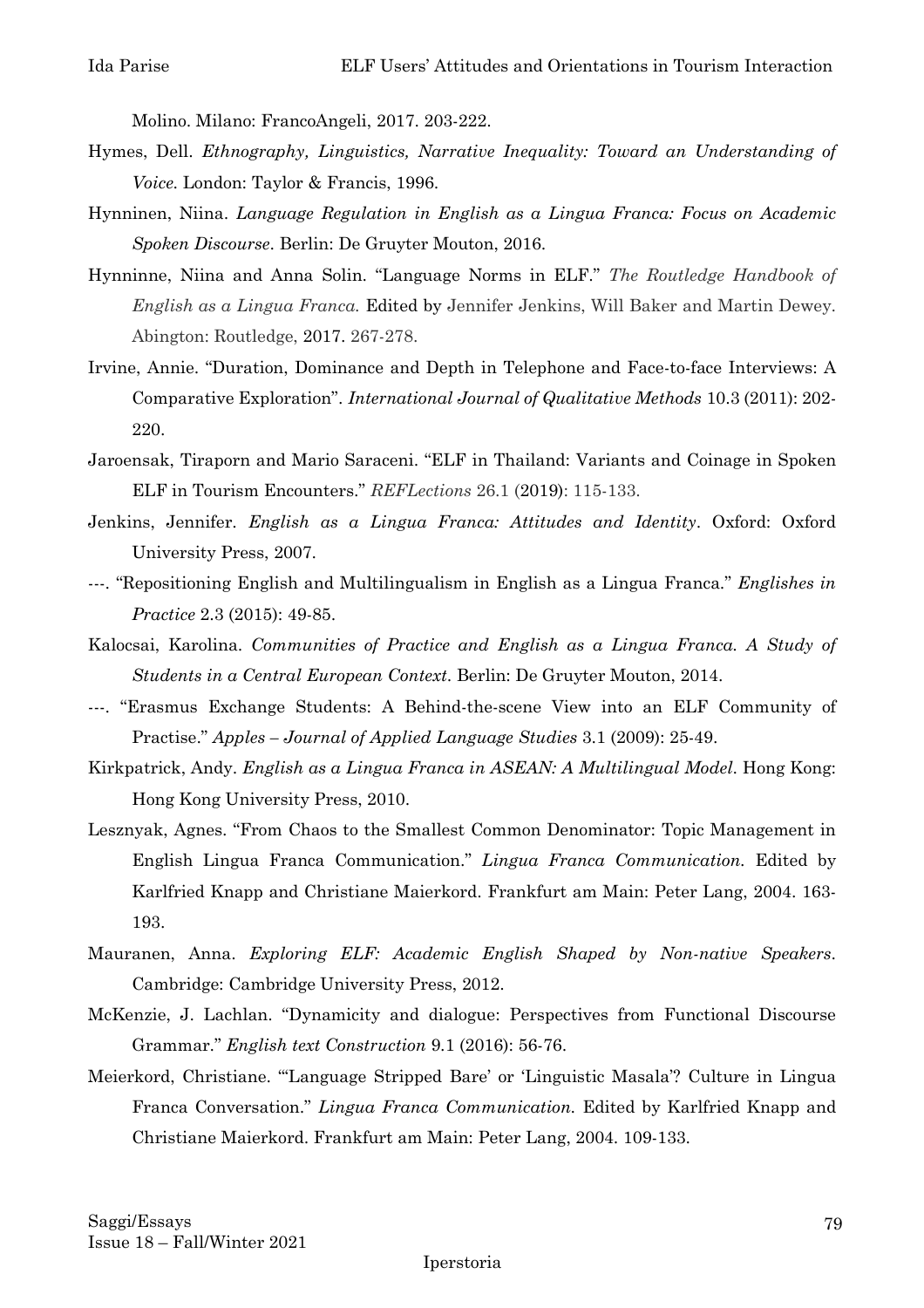- Peckham, Donaldo W., et al. "English and Multilingualism, or English only in a Multilingual Europe?" *Linguistic Diversity in the European Union: First Findings of LINEE*. Edited by Patrick Studer and Iwar Werlen. Berlin: Mouton de Gruyter, 2012. 179-202.
- Pike, Kenneth Lee. *Language in Relation to a Unified Theory of the Structure of Human Behavior*. 2nd ed. The Hague: Mouton and Co, 1967.
- Pitzl, Marie-Luise. "Transient International Groups (TIGs): Exploring the Group and Development Dimension of ELF." *Journal of English as a Lingua Franca* 7 (2018): 25-58.
- ---. "World Englishes and Creative Idioms in English as a Lingua Franca." *World Englishes* 35 (2016): 293-309.
- Sacks, Harvey, Emanuel A. Schegloff and Gail Jefferson. "A Simplest Systematics for the Organization of Turn-taking for Conversation." *Language* 50 (1974): 696-735.

Schegloff, Emanuela A. and Harvey Sacks. "Opening up Closings." *Semiotica* 8 (1973): 289-327.

- Seedhouse, Paul. "Conversation Analysis as Research Methodology." *Applying Conversation Analysis*. Edited by Keith Richards and Paul Seedhouse. Basingstoke: Palgrave MacMillan, 2005. 251-266.
- Smit, Ute. "Emic Evaluations and Interactive Processes in a Classroom Community of Practice." *English as a Lingua Franca: Studies and findings*. Edited by Anna Mauranen and Elina Ranta. Newcastle upon Tyne: Cambridge Scholars Publishing, 2009. 200-224.
- ---. *English as a Lingua Franca in Higher Education: A Longitudinal Study of Classroom Discourse*. Berlin: De Gruyter Mouton, 2010.
- Stalnaker, Robert. "Common Ground." *Linguistics and Philosophy* 25.5-6 (2002): 701-721.
- Vaughn, Sharon R., Jean Shay Schumm, and Jane M. Sinagub. *Focus Group Interviews in Education and Psychology*. London: Sage, 1996.
- Vertovec, Steven. "Super-diversity and its Implications." *Ethnic and Racial Studies* 30.6 (2007): 1024-1054.
- ---. "Towards Post-multiculturalism? Changing Communities, Conditions and Contexts of Diversity." *International Social Science Journal* 199 (2010): 83-95.
- Vettorel, Paola. *English as a Lingua Franca in Wider Networking. Blogging practices*. Berlin: Mouton de Gruyter, 2014.
- Wang, Ying. "Non-conformity to ENL Norms: A Perspective from Chinese English Users." *Journal of English as a Lingua Franca* 2.2 (2013): 255-282.
- Wenger, Etienne. *Communities of practice: Learning, Meaning and Identity*. Cambridge: Cambridge University Press, 1998.
- Wilson, Adam. "Adapting English for the Specific Purpose of Tourism: A Study of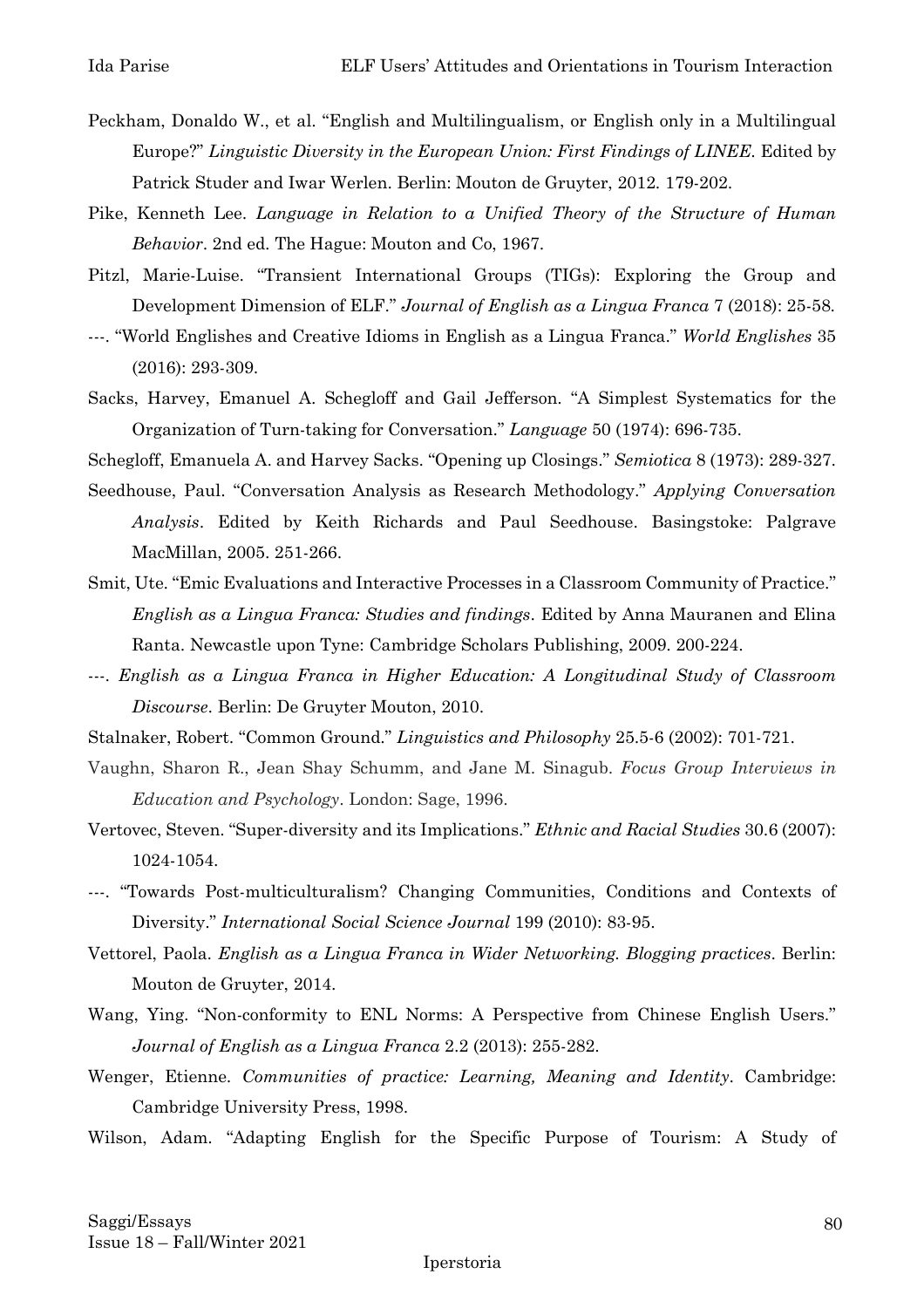Communication Strategies in Face-to-face Encounters in a French Tourist Office." *Open Edition Journals* 73 (2018): 53-73.

---. *Dynamiques Sociolinguistiques de la Globalisation: l'Exemple de l'Office du Tourisme de Marseille*. Unpublished PhD thesis. Aix-Marseille Université, Aix-en-Provence, 2016.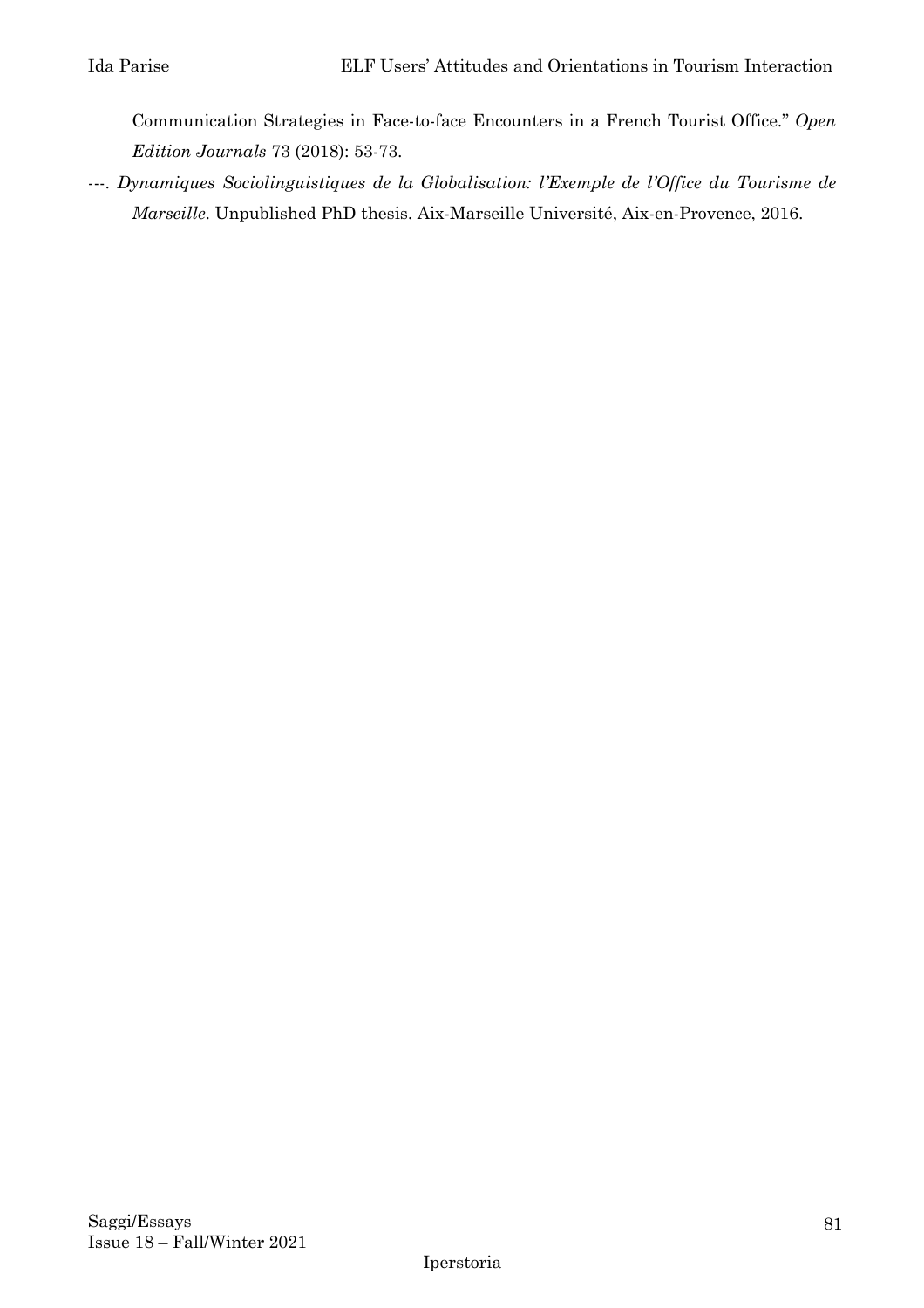#### **Appendix A: Questionnaire script staff/tourists.**

Participant n .\_\_\_\_\_

#### **GENERAL INFORMATION REGARDING THE PARTICIPANT**

| Age (put a X in the appropriate space): | 18-25<br>$\div 41$ and over<br>$: 26-40$ |
|-----------------------------------------|------------------------------------------|
| Gender:                                 | Nationality:                             |
| Native language:                        | Additional languages:                    |

#### **INFORMATION REGARDING YOUR USE ENGLISH FOR TOURISM**

**1** Do you consider English the international language for tourist communication?

Yes \_\_\_\_\_\_ No: \_\_\_\_\_ **2** When you go on holiday abroad, how often do you use English for communication?

always: \_\_\_\_; often: \_\_\_; usually: \_\_\_\_; sometimes: \_\_\_\_; rarely: \_\_\_\_; never: \_\_\_\_.

- **3** Who are your partners in English conversations when you are on holiday and in which percentage?
	- Native English speakers: \_\_\_; \_\_%
	- International tourists speaking English:  $\_\_; \_\_\_\$
	- Tourist Industry staff:  $\frac{\ }{2}$   $\frac{1}{2}$   $\frac{1}{2}$  %
- **4** In which situations do you prefer English for communication?

recreational: \_\_\_; asking for tourist information and services: \_\_\_; in any situation: \_\_\_.

**5** How did you learn English?

at school \_\_\_\_\_, private tuitions \_\_; by myself \_\_\_\_\_\_.

**6** How would you evaluate your English Language ability in the following areas? Put a cross (X) in the appropriate box.

|                                               | Less than<br><b>Adequate</b> | <b>Adequate</b> | Good | <b>Excellent</b> |
|-----------------------------------------------|------------------------------|-----------------|------|------------------|
| <b>Listening</b>                              |                              |                 |      |                  |
| <b>Speaking</b>                               |                              |                 |      |                  |
| <b>Writing</b>                                |                              |                 |      |                  |
| <b>Subject-Specific</b><br><b>Terminology</b> |                              |                 |      |                  |
| <b>Communicative</b><br><b>Skills</b>         |                              |                 |      |                  |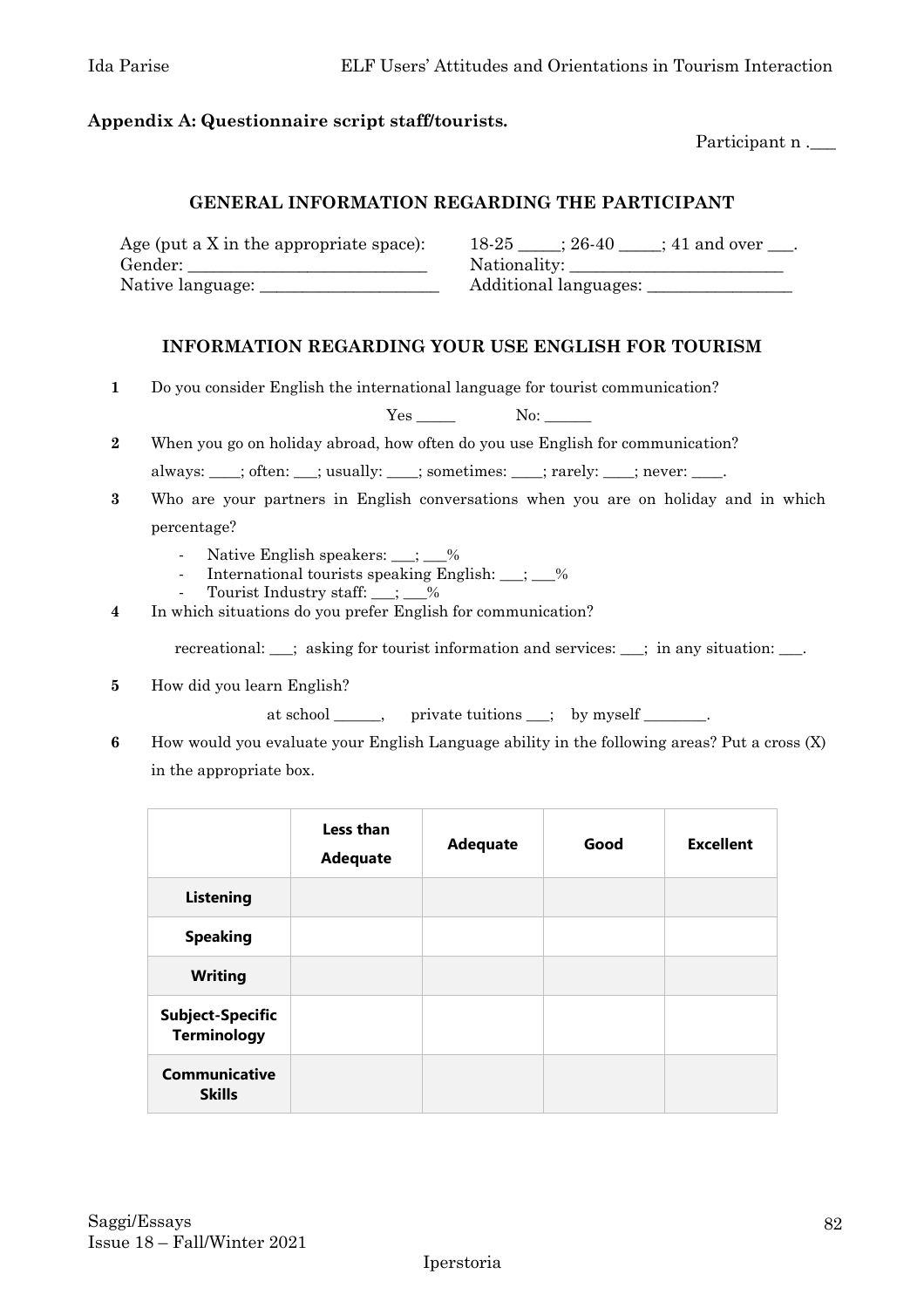#### Appendix B: Interview script.

#### **INTERVIEW GUIDE SCRIPT**

#### Language background

1. We will start briefly to talk about your experience of using English. (Did you have any formal instruction in English in the Tourist domain?) How much do you think it was useful in your job? Where have you used it in particular? In which situations? For which purpose?

2. Did you have any difficulties in communication in English? Were you successful in your communication? How did you overcome your difficulties/misunderstanding?

3. Are there differences between English that you use in non-professional vs professional situations? What are the main differences?

4. Can you speak any other languages?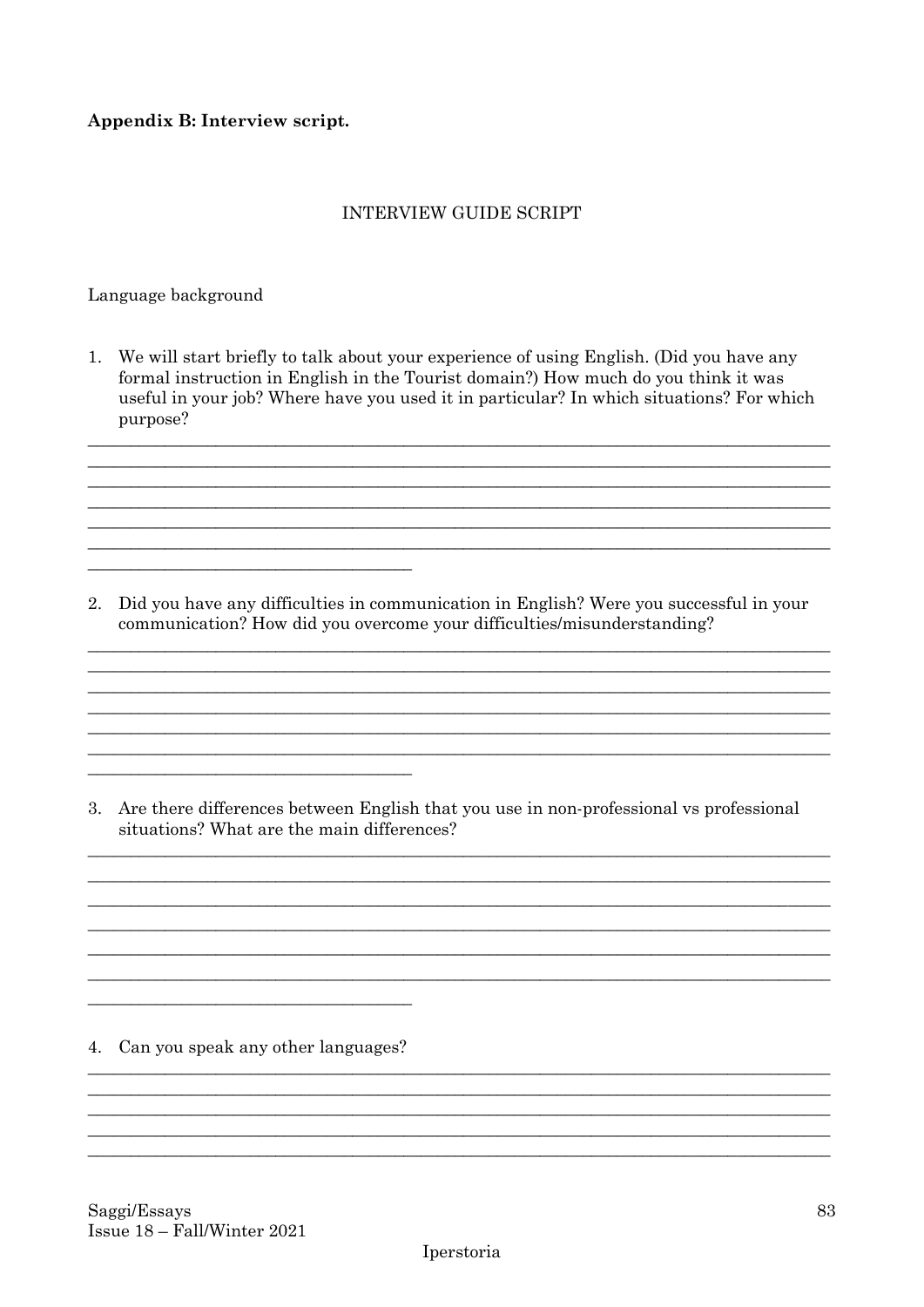5. How often do you prefer English to other languages in the tourist contexts and in which situations?

<u> 1989 - Johann Stoff, amerikansk politiker (\* 1908)</u> <u> 1980 - John Stein, Amerikaansk politiker († 1908)</u>

6. What, in you view, are the correct attitude to achieve effective intercultural communication in international tourists' environments?

7. Do you think that you should be trained to deal with multicultural environments that use English as a Lingua Franca for communication?